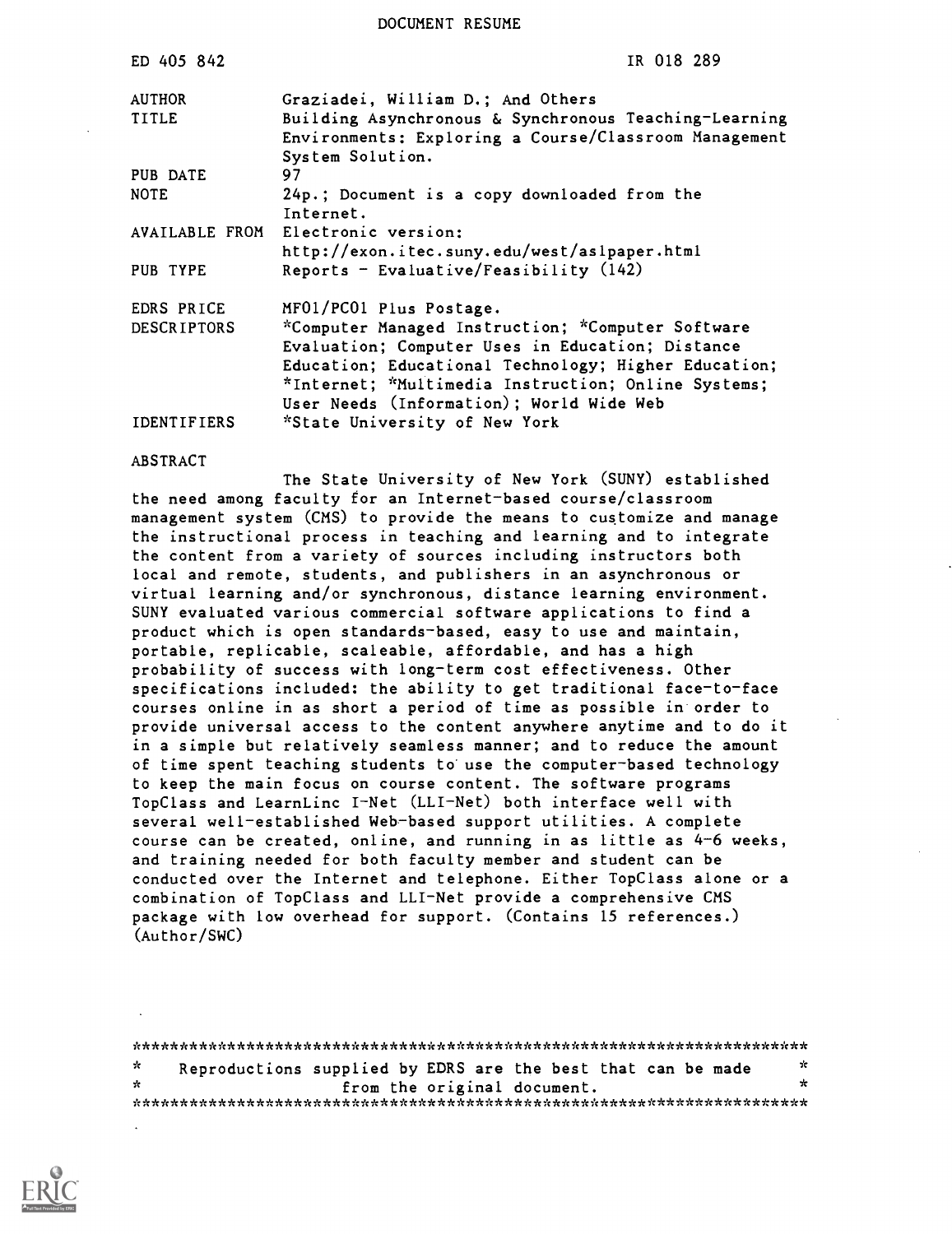Building Asynchronous & Synchronous Teaching-Learning Environments: Exploring A Course/Classroom Management System Solution

> William D. Graziadei, Professor bill.graziadei@plattsburgh.edu SUNY Plattsburgh

Sharon Gallagher, Director gallaghe@vax.cs.hscsyr.edu SUNY Center For Professional Development In Technology

Ronald N. Brown, Director brownrn@mail.suny.edu SUNY Information Technology Exchange Center

Joseph Sasiadek, System Coordinator sasiadjw@sysadm.suny.edu SUNY Office of Educational Technology

State University of New York

#### Table of Contents

- □ Abstract
- $\Box$  Introduction
- □ Four-Phase Exploration Strategy
- □ What is a Course/Classroom Management System (CMS)?
- Need
- □ Critical Issues
- □ CMS Criteria
- $\Box$  What is TopClass?
- $\Box$  What is LearnLinc I-Net (LLI-Net)?
- □ What is Seminar-On-Disk (SOD)?
- □ CMS Hardware & Software Requirements
	- $\Box$  Faculty
	- □ Student
- □ SUNY CMS & SOD Demonstrations
- □ Outcomes To-Date
	- $\Box$  Course Information
	- $\Box$  Access & Attitudes
	- $\Box$  Content & Learning
- lb  $\Box$  Conclusion
	- $\Box$  Bibliography
	- URLs

 $\tilde{\Omega}$  and  $\tilde{\Omega}$ 

BEST COPY AVAILABLE

 $\mathbf 2$ 

U.S. DEPARTMENT OF EDUCATION<br>Office of Educational Research and Improvement<br>EDUCATIONAL RESOURCES INFORMATION<br>EDUCATIONAL CENTER (ERIC)

CENTER (CITTER PIPP)<br>This document has been reproduced as<br>received from the person or organization

originating it. Minor changes have been made to improve reproduction quality.

Points of view or opinions stated in this document do not necessarily represent official OERI position or policy.

"PERMISSION TO REPRODUCE THIS MATERIAL HAS BEEN GRANTED BY

Dr. William J. Graziadei

م

Ą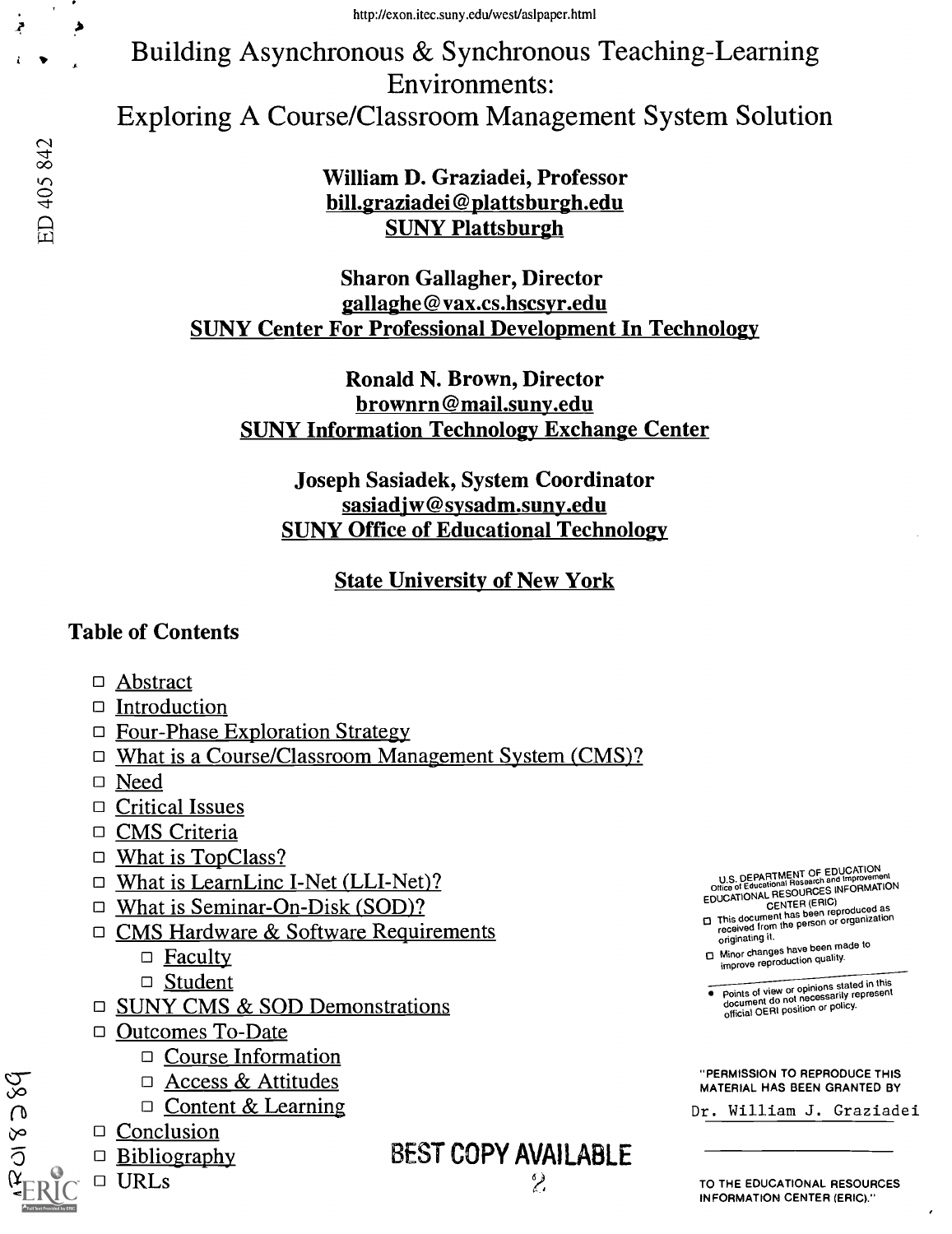#### Abstract

 $\mathcal{L}$ 

Ż,

There are a few commercially available instructional software applications for creating and managing Web-based asynchronous and/or synchronous course content. These software applications empower the learning community to create new teaching-learning environments. We are involved in a process of evaluating products and developing an overall strategy for technology-based course development and management in teaching-learning. The premise we work under is to explore as many products as possible until we find one that meets open standards, fits the circumstance(s) and works! The criteria for evaluating and adopting a possible solution(s) include: the product(s) must be open standards based (currently Web-based) that is easy to use and maintain, portable, replicable, scalable, affordable and has a high probability of success with a long-term cost effectiveness. One of our circumstances (WDG) was such that there was a need to get traditional face-to-face courses online in as short a period of time as possible in order to provide universal access to the content anywhere anytime and to do it in a simple but relatively seamless manner. In addition, in one of the courses approximately 40% of the time was spent teaching students the use of computer-based technology and there was(is) the desire to reduce this to 10% through the use of computer-based training (CBT) modules so that more time could be spent on the content. These same computer-based applications, e.g., CBT for Microsoft Office products, could also fulfill a similar need to train faculty and staff. We wanted a course management system that could integrate and deliver other course materials such as these off-the-shelf computer-based training modules as well as traditional course content. In summary, the questions being examined are: What's out there to do all this? Which one(s) do we use and why? What features do each have in comparison? What features should they have? What's the immediate and long-range costs? What and how long does it take for a faculty member to get a course online? What is the role of a synchronous learning (SL) environment within an asynchronous learning (AL) environment? We found that several well-established Web-based "support utilities", e.g., CUSeeMe, Timbuktu, Web forums and chat rooms, Seminar-On-Disk computer-based training modules, etc. interface nicely with the Top Class (formally WEST) and/or LLI-Net or Symposium software. A faculty member at one end of New York State can create and have online a complete course running at the other end of the State in as little as 4-6 weeks. The amount of training needed for the faculty member and student can be done via the Internet, Web and telephone. As simple as it seems either TopClass alone or the TopClass/LLI-Net combination is still a "comprehensive CMS" package with a low overhead for support.

#### TOC

#### Introduction

The convergence of technology, telephony, computing and traditional educational pedagogy enables us to discuss, plan, create and implement fundamentally unique strategies for providing access to people and information through discovery. In the  $\sim$  dustrial age we went to schools; today, schools come to us [1, 2]. Over the next decade,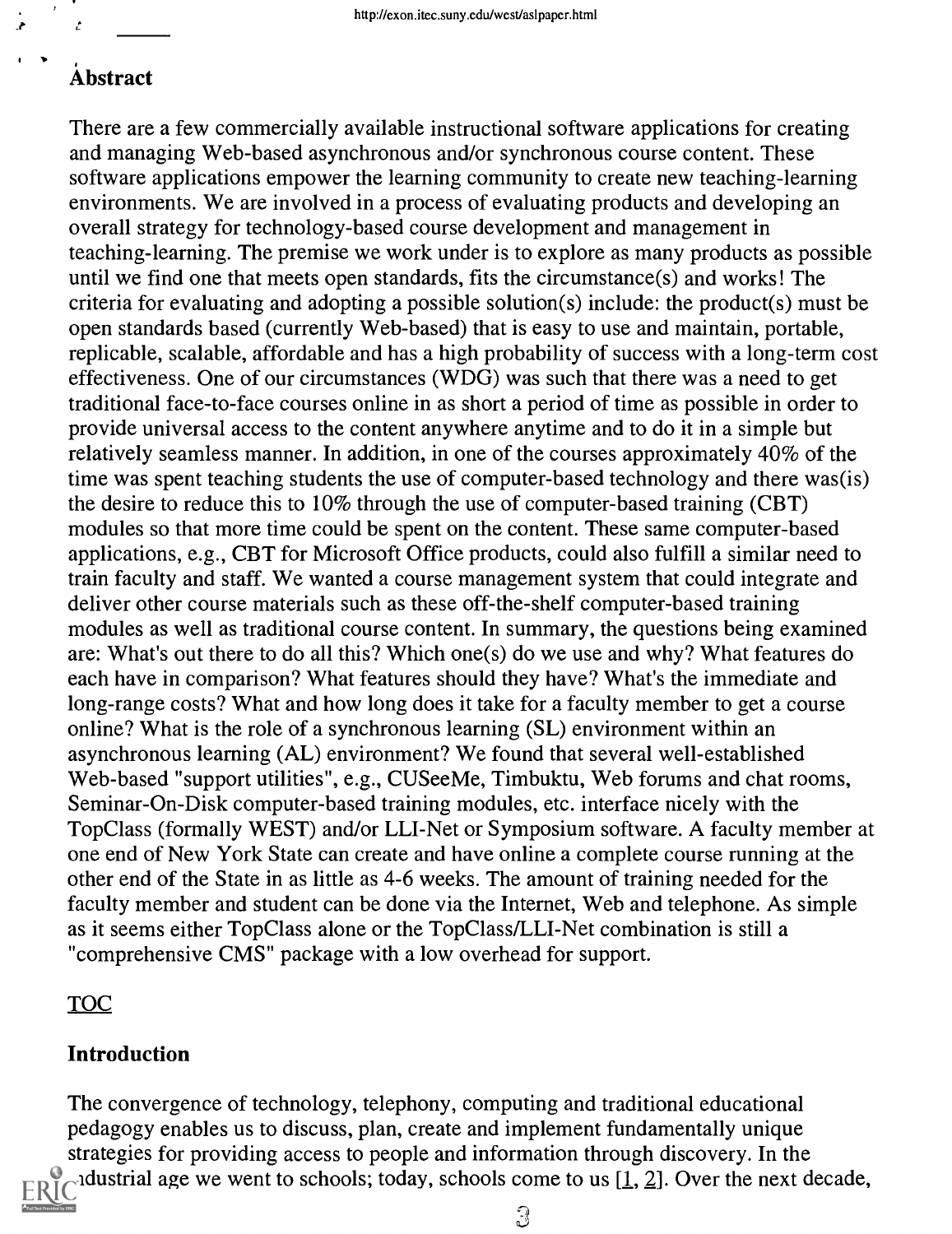telecommunications technology will exert increasing influence over the ways in which i learners learn and teachers teach [2]. Self-paced mediated instruction is making it possible for students to progress around content they already have mastered and dwell on that which is difficult for them. Distance learning is for continuous learning. The old paradigm of on-site versus distant learners is blurring [3]. One result of the mediation of information presentation is an increase in the similarity of experiences for traditional and distance learning students. Distance learning is becoming less of a novelty. Faculty-student contact time, whether in person or via telecommunications, is oriented toward interaction. As convergence and integration of multiple technologies such as telephone, computer and television occur, seat time will be a less important measure of instructional progress than possession of knowledge and skills. A learner centered model for institutions that serve students at various times in their lives with time and place independent credit instruction will flourish and blend with traditional education practice [2]. Higher Education needs to 'step outside of the box' and ask, "Is it necessary and efficacious that instructors meet students face-to-face' every session?" The answer to this question has broad implications for teaching and learning. In the end, the convergence connects teacher and teacher, teacher and student, student and student, and campus with library, dormitory, other universities, home, school, businesses, etc. in ways not previously possible and thus provides access to information and learning WHEN, WHERE, HOW and AS MUCH as the learner wants [2].

At many conference sessions and round table discussions on Teaching-Learning and Information Technology we often hear someone say, "...we need research, ... we need to prove, ...no one knows...,". Well, the fact is that a substantial body of educational research has been conducted on this subject. Studies of the influence of media on learning have been a fixed feature of educational research since 1912. These studies clearly suggest that media do not influence learning under any conditions. The best current evidence, is that media are mere vehicles that deliver instruction but do not influence student achievement any more than the truck that delivers our groceries causes changes in our nutrition [4-7]. Does this mean that efforts to apply technology to the learning process are pointless? Not at all. We need to be clear about why we are doing so and what the associated benefits are, e.g., reducing costs or increasing access or both. Clearly, the choice of vehicle does influence the cost and/or extent of distributing instruction. Technology-aided, self-paced learning is a key element. Technology does not guarantee productivity; but coupled with changes in pedagogy, economies of scale, and a paradigm shift to individualized, self-paced mastery learning, technology can make greater learning productivity possible [8, 9]. In recent times universities have been called upon to make significant increases in the quality and quantity (larger classes), the call to "do more with less", of the educational experience without additional resources. Consequently, we have been exploring the use of the Web as Universal Interface together with course/classroom management software solutions as a means to enhance and extend the traditional classroom setting with possible later extension into the distance learning environment.

An important element of any virtual classroom (different time and different place) is asynchronous (inter)activity or activity done at the students' own time, place and pace. ust as important for any distance (same time but different place) or virtual classroom will

 $\mathcal{L}$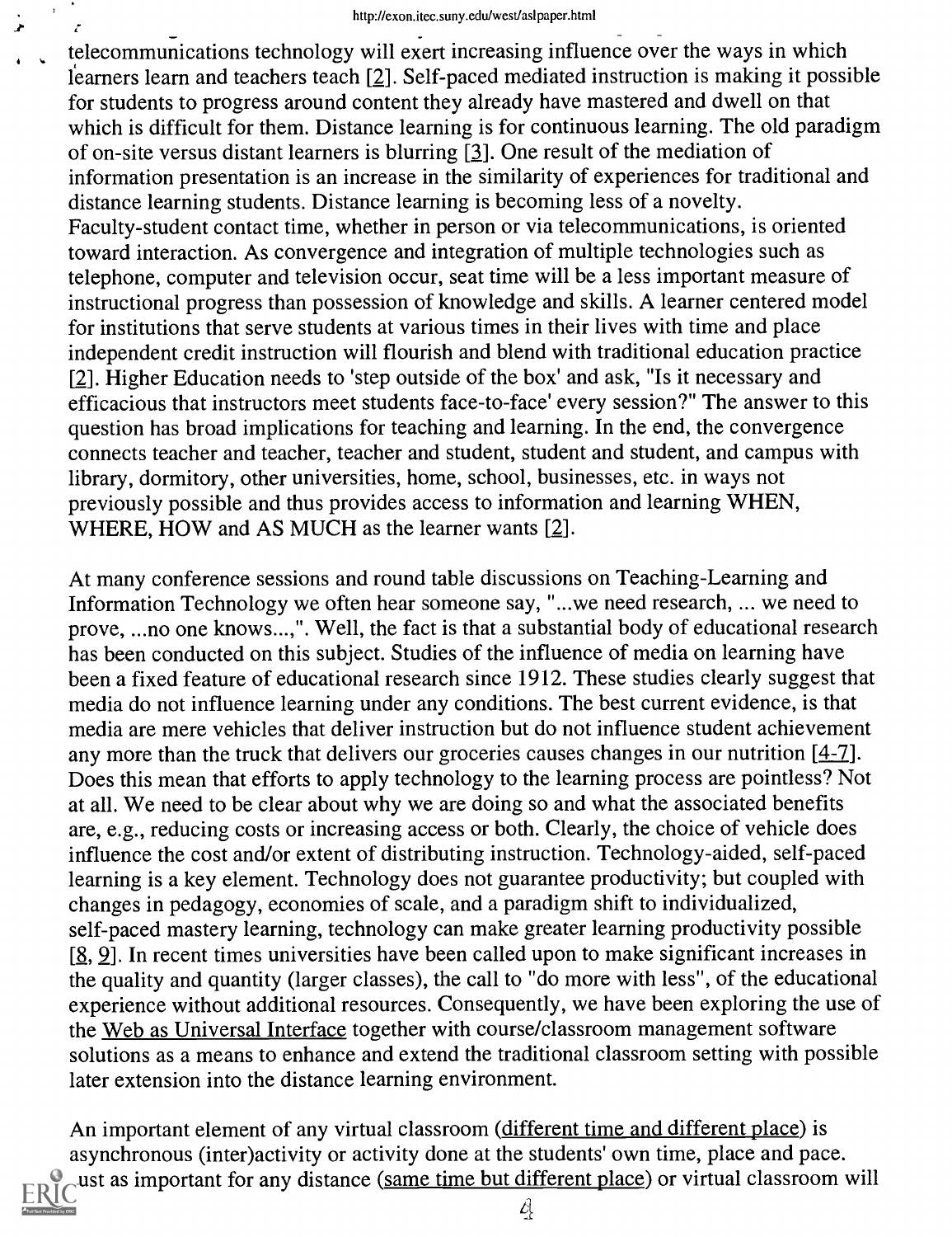#### http://exon.itec.suny.edu/west/asIpaper.html

be synchronous (inter)activty in which students and instructors interact through live voice and video while working together with a synchronous collaborative software package such as *LLinc I-Net or Symposium*. The use of synchronous with asynchronous activities will be determined by the available technology, cost, maintenance and adjusted to suit each course, instructor and audience since synchronous components tend fix people in time and space because of the cost and the places where such technology is available. The more of the course that is conducted asynchronously, the more flexible and available the course is to the student, even from the kitchen table with relatively low cost and low-end computer, e.g., IBM-compatible Windows 486 or Quadra 660AV with 8 Megs of RAM and a 28.8 modem connection. A careful balance based on educational need will have to be determined. Finally, the "learning tools", whether used asynchronously or synchronously must communicate knowledge or skills to both face-to-face and distributed audiences with the highest likehood that the information will generate the desired results, i.e., participants achieve both higher and verifiable levels of content retention, undertanding and satisfaction with the learning process being employed.

Web course/classroom management (CMS) involves consideration of the educational process, effective CMS 'solution' product(s) and a strategy for deployment and training that will facilitate the creation and management of simple to sophisticated WWW-based asynchronous and synchronous teaching and learning environments. Two strategies can be adopted. One is to facilitate faculty in enhancing and extending their face-to-face traditional classroom instruction through the use of technology in a time-frame appropriate to the need and desire of the instructor. This can ultimately lead to the instructor later deciding to use the content in an asynchronous (virtual) and/or synchronous (distance) teaching-learning setting. The second approach is to facilitate faculty in getting their course completely online in as short a time as possible. In either case the course can be taught using technology via the traditional face-to-face mode, completely taught in a virtual and/or distance mode or using some mix of these two delivery modes. The modes for delivery of asynchronous and synchronous teaching-learning can be done using a centralized or distributed infrastructure approach. One can either choose to develop and use their 'own' Web-based CMS tool(s) and/or discover and adapt a commercially available one(s). A few robust commercial products are currently available and the market is evolving and growing rapidly. The premise we work under is to explore as many products as possible until we find one that meets open standards, fits the circumstance(s) and works! The criteria for evaluating and adopting possible solutions includes: the product(s) must be open standards based (currently Web-based) that is easy to use and maintain, portable, replicable, scalable, affordable and has a high probability of success with a long-term cost effectiveness. This generally requires working collaboratively with a company in order to adapt the product(s) to a given teaching-learning environment. We found WBT Systems' Top Class (formally Web Educational Support Tools - WEST) and/or ILINC's LearnLinc I-Net or Centra's Symposium with its java-based interface, which we are currently exploring, to be easy-to-use Web-based CMS tools for creating and managing asynchronous (virtual) and synchronous (distance) learning. During our CMS product exploration we also discovered that computer-based training modules called Seminar-On-A-Disk provided an approach to the vital skills for today's most important PC/Mac applications thus saving on class time

 $\mathbf{r}$ 

 $\ddot{\zeta}$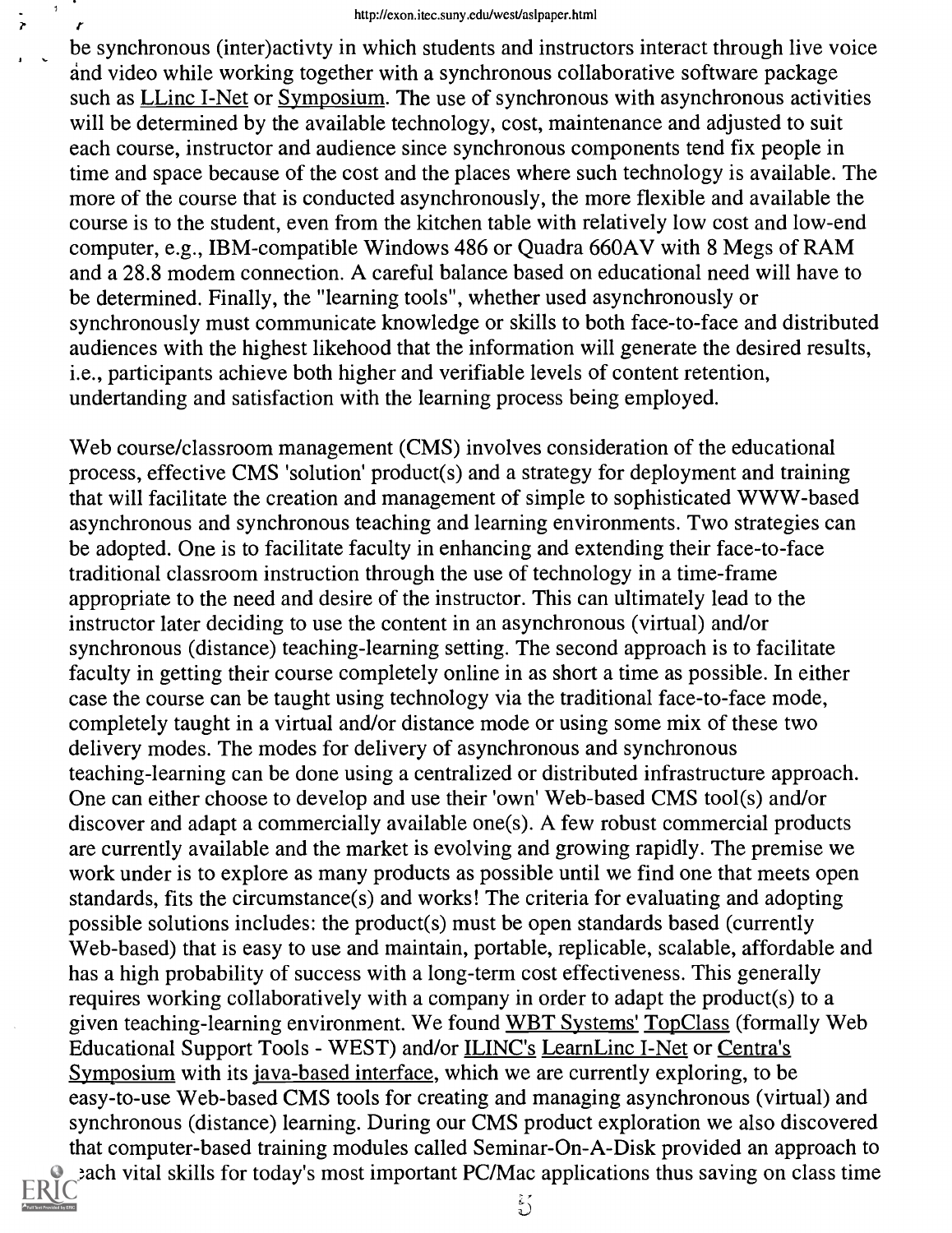and we could do it within the CMS.

# TOC

 $\mathcal{K}^{\pm}$ 

## Four-Phase Exploration Approach Strategy

A four phase approach for coordinating technology-based CMS has been established from which we are proceeding to explore CMS. The four phases are: 1) Asynchronous Learning with CMS, 2) Asynchronous & Synchronous Learning with CMS and LearnLinc I-Net with Telephone Conference Calling, 3) Asynchronous & Synchronous Learning CMS and LearnLinc I-Net with Desktop Videoconferencing and 4) Asynchronous & Synchronous Learning CMS and LearnLinc I-Net with Desktop and/or Room Videoconferencing. The focus of the first phase was/is on management of asynchronous style courses since this is the least costly and requires minimal technology as compared to the other 3 phases. Current and subsequent phases, especially Phase 2 which only requires the addition of another telephone line and a telephone, are being explored with cognizance of the convergence of asynchronous and synchronous learning and the convergence and integration of multiple technologies. It should be noted that Phase 1 would generate the greatest possible number of participants followed by Phase 2, then Phase 3 and finally Phase 4; this is so since the same order dictates the type of technology required of a participant to enroll in a course, i.e., each phase begins to fix each participant more and more in time and to location and hardware/software. As a result we are currently only pursuing synchronous learning (Phase 2) as an option, e.g., office hours, extra help sessions, etc., in asynchronous learning.

What is needed is a specific set of standards that addresses the need to manage the teaching-learning process and provide a framework within which individual learning modules can be integrated and the classroom managed when synchronous teaching-learning is employed. Finally, a set of tools is required which enable instructors to create and manage course content and learners to access easily the Web-based instructional materials with a standard interface.

# TOC

## What is a Course/Classroom Management System (CMS)?

The instructional process typically incorporates the following elements:

- 1. consider different teaching and learning styles
- 2. establish learning objectives
- 3. create, locate, track and review learning materials, e.g., diagnostic instruments, textbooks, learning modules, assessment instruments, mastery tests, etc.



4. register students and review/track students' progress and manage needed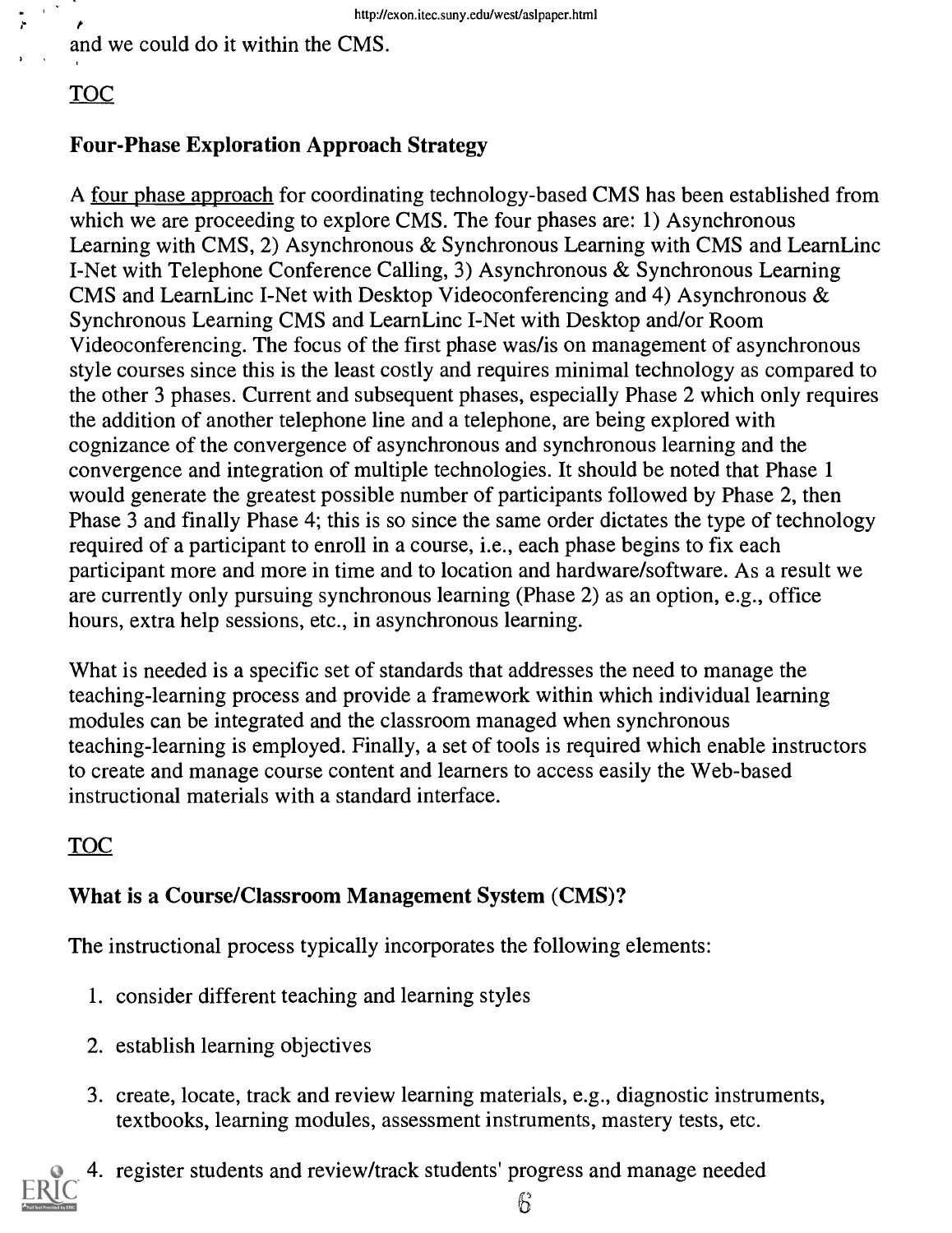interventions

 $\mathbf{A}$ 

- 5. provide student access to instructional components/modules
- 6. assign appropriate materials to students
- 7. manage student-instructor and student-student communications both asynchronously and synchronously (when desired/required)
- 8. evaluate student learning
- 9. evaluate course and instructor
- 10. report learning outcomes
- 11. reengineer/reorganize course content based on course evaluations
- 12. deliver the course again

In the traditional teaching environment, this process is designed, managed, and implemented by teachers. In today's networked environment, this process can be designed by teachers but managed by software, and may actually be shared among teachers, students, and other entities such as publishers and information providers. We are calling this computer-based, course/classroom management system a CMS.

TOC

## Need

There is a common need among faculty at SUNY campuses for an Internet-based course/classroom management system (CMS) to provide the means to customize and manage the instructional process in teaching and learning and to integrate the content from a variety of sources which include the instructors local and remote, students, publishers, etc. in an asynchronous or virtual learning (AL) and/or synchronous distance learning (SL) environment. It should be noted that SL can be employed as an option as required and/or desired and is independent of AL.

# TOC

# Critical Issues:

In order to implement and sustain CMS with a high probability of success, we identified the following critical areas:

1. enhancing/extending learning and productivity in the face-to-face traditional classroom setting

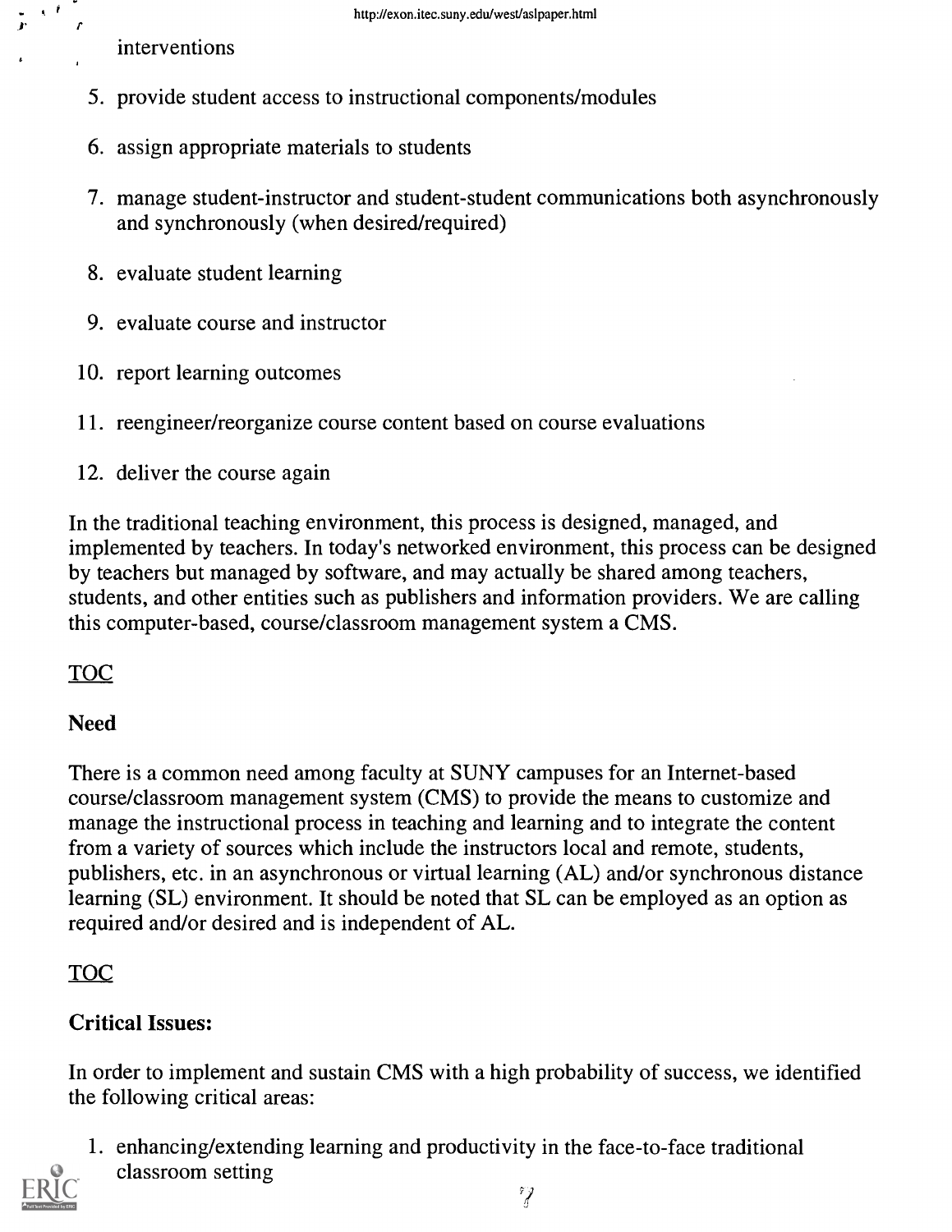- 2. creating a Web-presence with easy access to 'basic' information about online courses and interactive learning materials
- 3. discovering/developing tools and standards to support new learning environments
- 4. advancing our understanding of the virtual and distance university
- 5. increasing community/off-campus access to the teaching-learning community
- 6. providing evidence of the viability of these concepts

## TOC

## CMS Criteria

 $\epsilon$  and  $\epsilon$ 

 $\mathcal{N}^{\mathcal{Y}}$ 

The criteria we used in considering course management systems included:

- Web-based
- $\Box$  Open architecture (Wintel, Mac & UNIX)
- □ Modular toolset
- $\Box$  Scalable
- $\Box$  Support a centralized and/or distributed approach
- $\Box$  Easy to use (instructor & student)
- $\Box$  Easy to maintain (administrator)
- $\Box$  Easy to import and export materials
- Affordable
- $\Box$  High probability of success
- $\Box$  Long-term costs relatively low

# TOC

## What is TopClass?

WBT Systems' Top Class is a tool that facilitates the creation and management of simple to sophisticated asynchronous World Wide Web-based educational environments. It can be used to create entire online courses or to simply publish materials that supplement existing courses. TopClass not only produces courses for the WWW, but also uses WWW browsers as the interface for the course-building environment. Aside from facilitating the organization of course material on the Web, Top Class also provides a wide variety of tools as well as access to other Web-based features that can be added to a course. Examples of tools/features include a conferencing system, online chat, screen sharing, student progress tracking, group project organization, student self-evaluation, grade maintenance and distribution, access control, navigation tools, auto- and instructor-corrected exams, electronic mail, and much more. Creation and inclusion of content into a course by an instructor involves using a favorite HTML editor or converter,

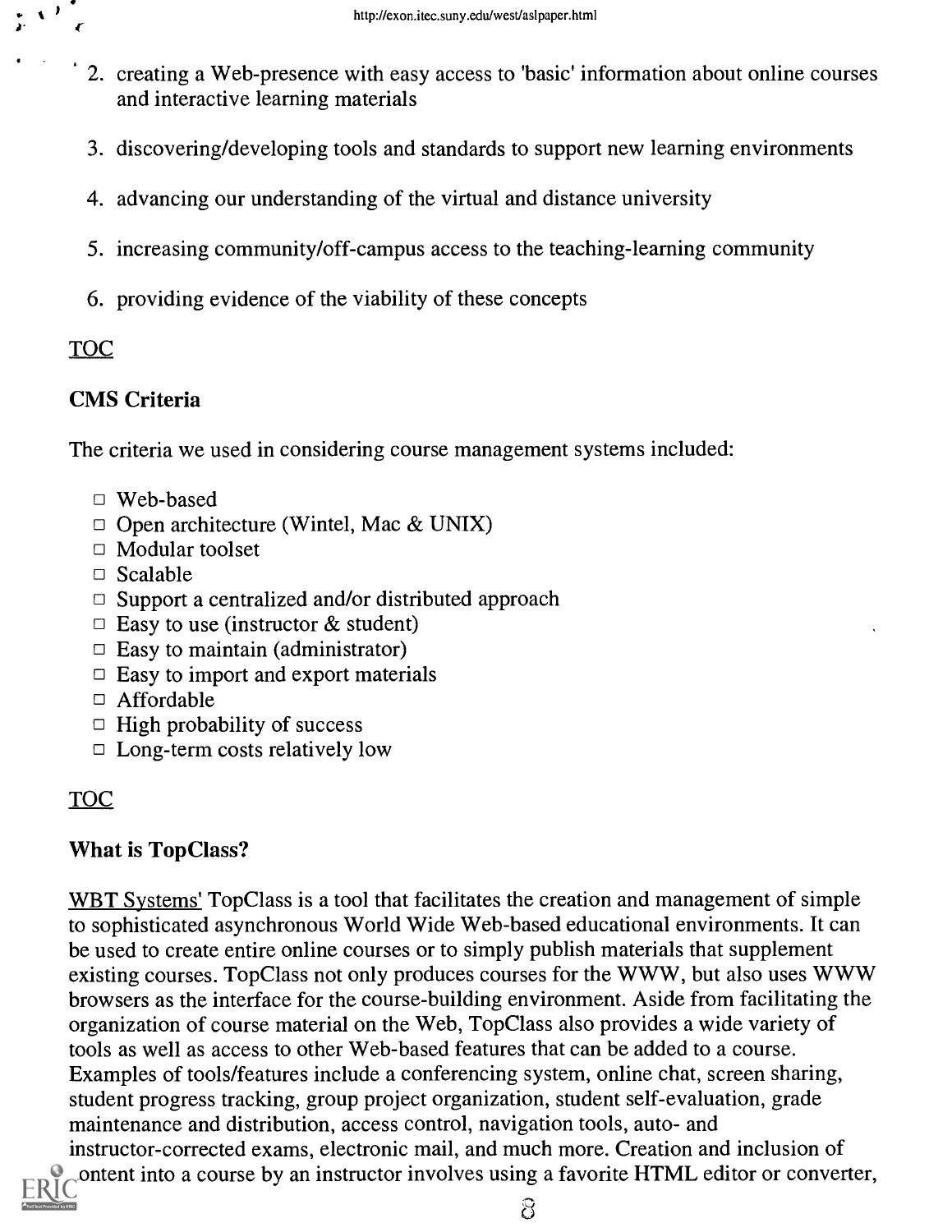e.g., Front Page, Internet Assistant, Page Mill, Home Page, etc. to create the content or what is called in TopClass 'Unit Learning Module' which can be a syllabus, lecture, exercise, examination, etc. and then clicking on an 'Upload' button to move the material from a local disk to the TopClass server database. Then TopClass checks all links and even will allow the instructor to uplaod images in the file. Several other features such as batch registration, threaded discussion, etc. are also available.

# Course Management (CMS) With TopClass



# TopClass Features

[Virtual Classroom] [Content Management] [Creating Course Content] [Student Management] [Tracking Students]



TopClass connects students or learners with each other as well as their instructor in an integrated environment. Connectivity and effective learning. Students is web-based and runs over the internet or intranet. Access is by username and is password protected. The interface is intuitive. All users have access through a standard Web browser, on any platform. Central to learning is the ability for students to use the built-in messaging system and discussion forums.

Coursework is easily personalized for the individual student to provide more relevant communicate with their instructors and each other. The built-in e-mail system uses the same format as the discussion lists. This means users can create mailboxes in their Read Messages section and file their incoming mail in them. They can also preview messages before they send them and attach files.

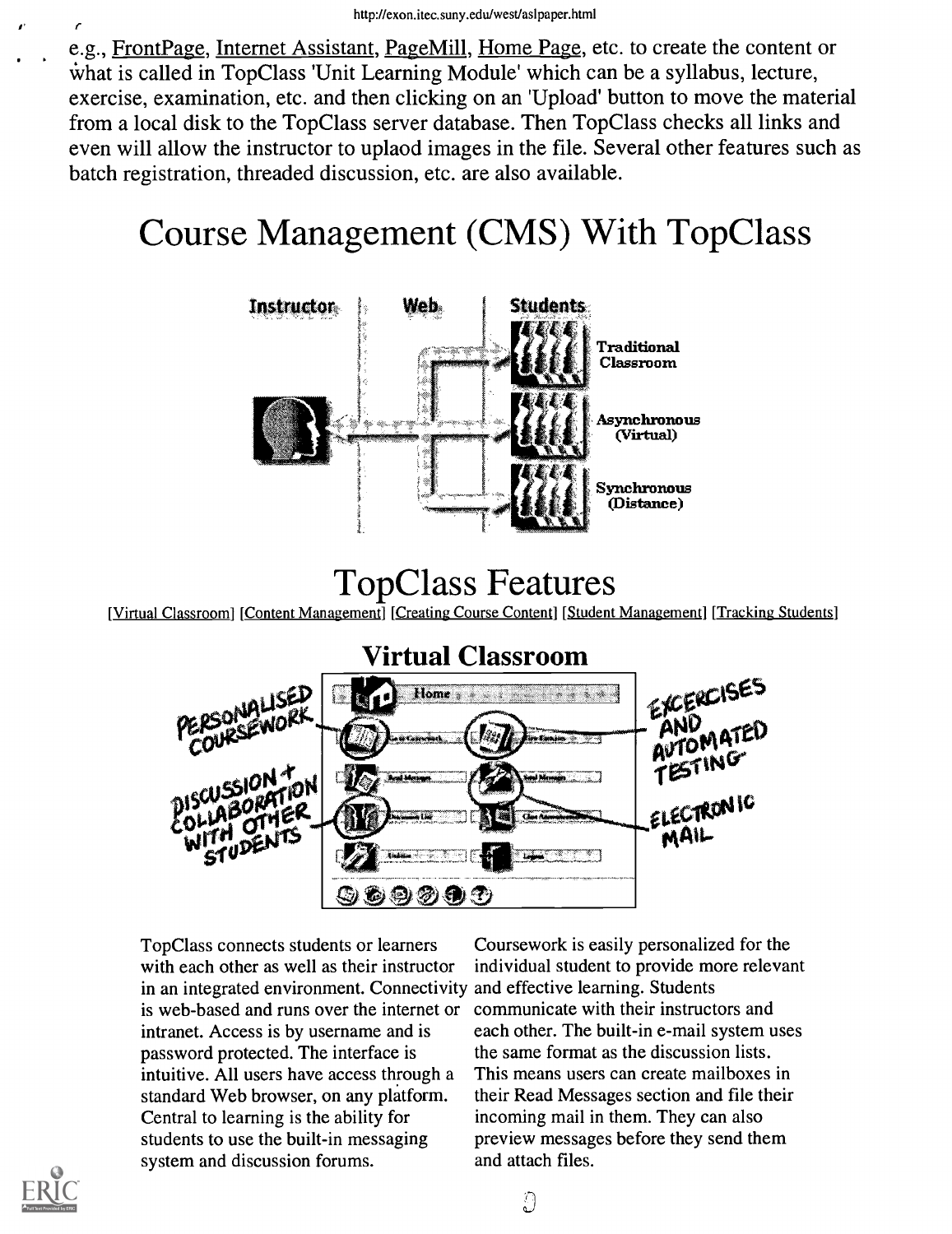[Virtual Classroom] [Content Management] [Creating Course Content] [Student Management] [Tracking Students]

#### TOC

#### What is LearnLinc I-Net?

ILINC's LearnLinc I-Net (LLI-Net) are tools that facilitate a synchronous learning environment as well as provide for classroom management. LLINC is a distance learning solution that provides desktop videoconferencing, true application sharing, scalable class size, enhanced multimedia authoring tools and multimedia resource management tools. Instructors can lead students through Web content and multimedia courseware, solicit student input and verify student progress, all over the Internet in real time. I-Net offers the proven benefits of class coordination, interactive multimedia learning, and class administration over the Internet or Intranet (Web page synchronization). Students can receive interactive LearnLinc courseware from any computer with Internet access. With the addition of a conference telephone line or video conferencing link, the instructor can add even more interactivity to the classroom.



# LearnLinc & I-Net Features

[Login] [System Manager] [Classroom Manager] [Synchronization] [Coursework] [Whiteboard] [Question & Answer]



LearnLinc and I-Net, software products of ILINC, have many of the features needed for 'classroom management' in a system. It is not the "swiss army knife" of CMS packages, but it is very well tuned for synchronous (distance) education needs. Because it is a computer software, one can expect it to naturally evolve as communications capabilities, CMS standards and multicasting develop. LearnLinc and I-Net has the potential to serve an unlimited number of users.

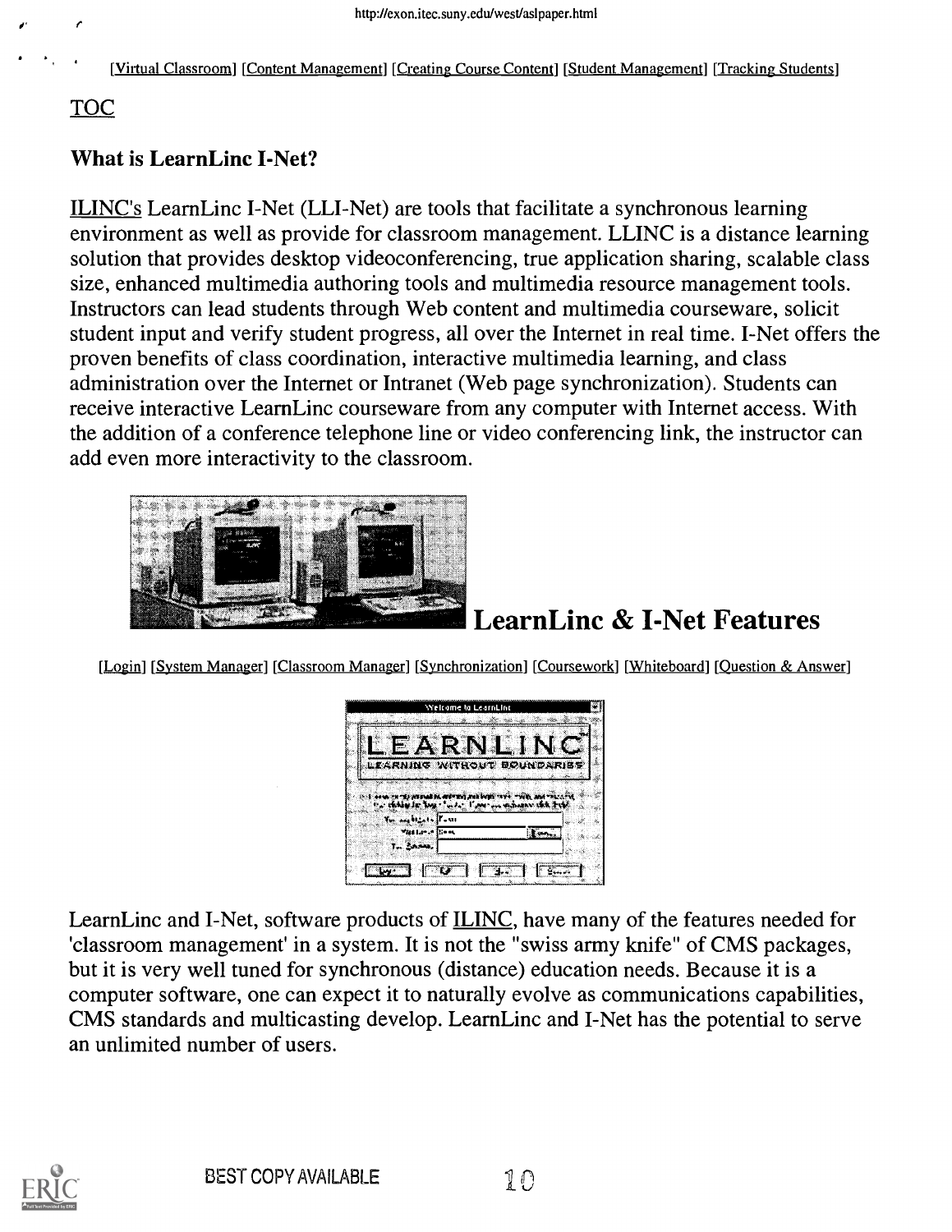

The System Control Manager allows users to instructor to see a hand raised signal, access session(s) they are enrolled in as well recognize the participant and pass video, as accompanying course materials for either audio and floor control to them. The synchronous or asynchronous use.

The floor control manager allows the student merely clicks on the 'raised hand' icon to ask a question.

LLINC/I-NET are tools that facilitate a synchronous learning environment as well as provide for classroom management. LLINC is a distance learning solution that provides desktop videoconferencing, true application sharing, scalable class size, enhanced multimedia authoring tools, and multimedia resource management tools. Instructors can lead students through Web content and multimedia courseware, solicit student input, and verify student progress, all over the Internet in real time. I-Net offers the proven benefits of class coordination, interactive multimedia learning, and class administration over the Internet or Intranet (Web page synchronization). Students can receive interactive LearnLinc courseware from any computer with Internet access. With the addition of a conference telephone line or video conferencing link, the instructor can add even more interactivity to the classroom.

[Login] [System Manager] [Classroom Manager] [Synchronization] [Courscwork] [Whiteboard] [Question & Answer]

## TOC

 $\mathbf{r}_\mathrm{a}$ 

## What is Seminar-On-Disk (SOD)?

InfoSource, Inc.'s computer-based training (CBT) modules called Seminar-On-A-Disk (SOD) is an approach to teach vital skills for today's most important PC/Mac computer operating systems (OS) and applications, e.g., word processor, spreadsheet, database and presentation programs. Best of all, the user does not need to have the application being learned installed on the computer. Seminar-On-A-Disk actually simulates the application. It precisely duplicates the screens and functions being learned so that when you work with the actual application, the look and feel remains the same as experienced with the particular SOD module. Just as the name implies, SOD is an interactive tutorial that can be used on any stand-alone (disk-based) computer or installed on a networked (LAN-based) and/or Web-based server to learn the most common and the most important PC/Mac application software packages in a simulated, self-paced, and fully-interactive environment. The users are guided through exercises that require them to complete functions exactly as they would when working in the actual application. The user enters



BEST COPY AVAILABLE

11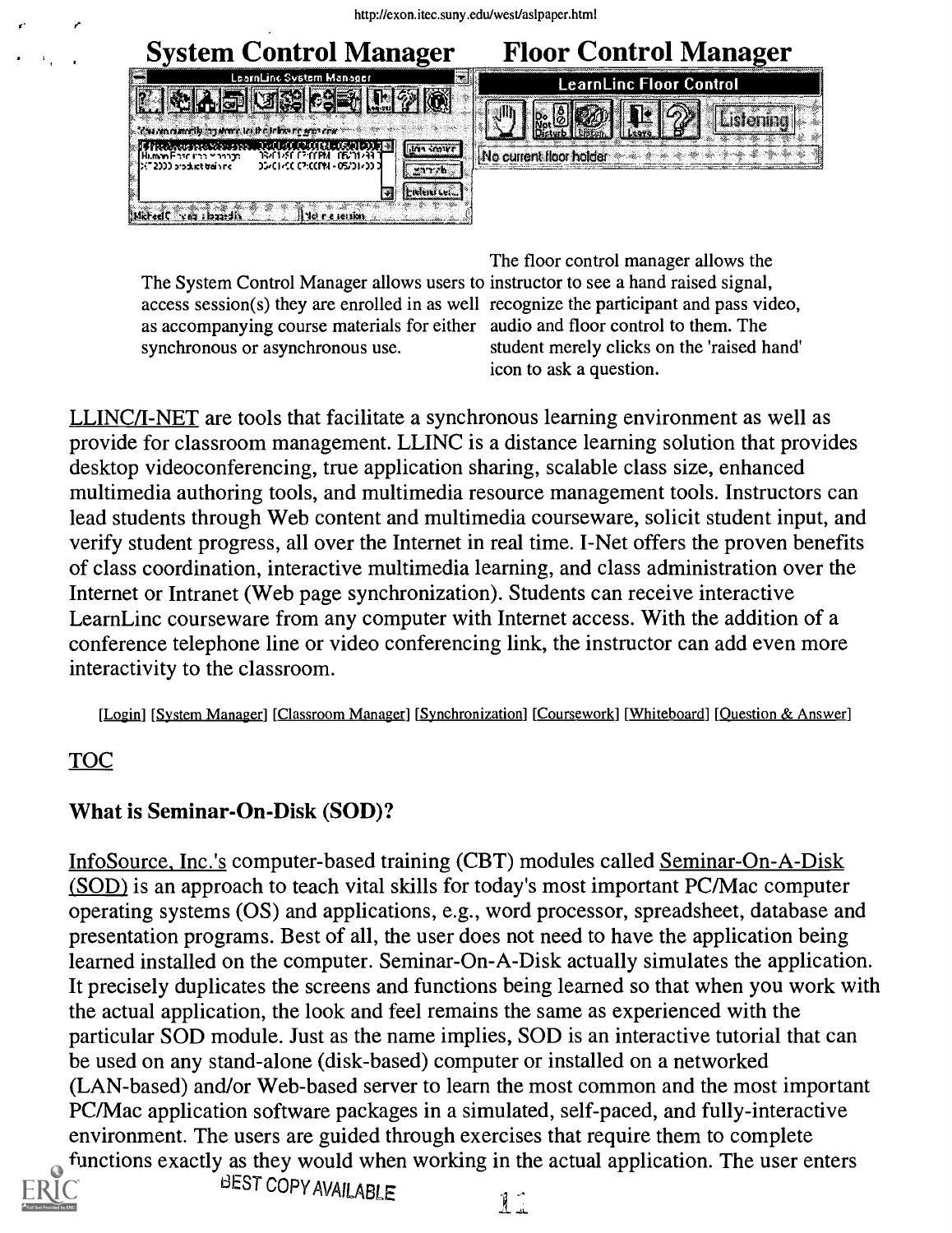data, formats and manipulates files and executes commands, .i.e., they learn by doing!

TOC

#### SUNY CMS & SOD Demonstrations

During 1996 fall semester, three sessions of a technology demonstration titled, "Use of Web Educational Support Tools to Deliver Teaching, Training & Service" and one demonstration session titled, "Synchronous Teaching-Learning Environment" were held at different State Univeristy of New York (SUNY) locations. We have since had additional requests for these demonstration sessions from several other campuses and plan to hold at least four more sessions during the Spring 1997 semester.

The sessions included a demonstration of WEST (TopClass), a Web-based course management system; SEMINAR-ON-A-DISK, self-paced training for microcomputer applications (Excel, WordPerfect, etc.); and a Web-based calendaring product. Those in attendance expressed the most interest in and need for the course management system (WEST). The following is a summary of the evaluations that we gathered concerning WEST at those events.

A total of 110 SUNY people and 12 non-SUNY people attended the demonstrations. Campus profile of attendees included 3 university centers, 2 health science centers, 6 four-year state university colleges, 3 colleges of technology, 9 community colleges and 1 statutory college.

Of that total, forty people from SUNY campuses completed the evaluation form. Ten of the forty indicated that they had decision-making (buying) authority for the campus they represented. Campuses represented in the evaluation pool included 2 university centers, 6 four-year state university colleges, 3 colleges of technology, and 6 community colleges.

The evaluation form asked two questions:

- 1. If you could put WEST on every computer on your campus regardless of platform, i.e., UNIX, Win '95 or Mac for \$1,000 or less, would you be interested in buying this product?
- 2. Would you be interested in participating in a SUNY-wide contract/agreement to procure this product?

Of the forty people responding, 38 answered 'yes' to both questions including all 10 campus decision makers. Two members of a Distance Learning Commitee from one of SUNY's University Centers were very enthused about the product and asked us to get them an evaluation copy of the software.

Since the demonstrations, 10 guest accounts on the WEST development server that has been set up at SUNY Plattsburgh for people who want to evaluate WEST or show it to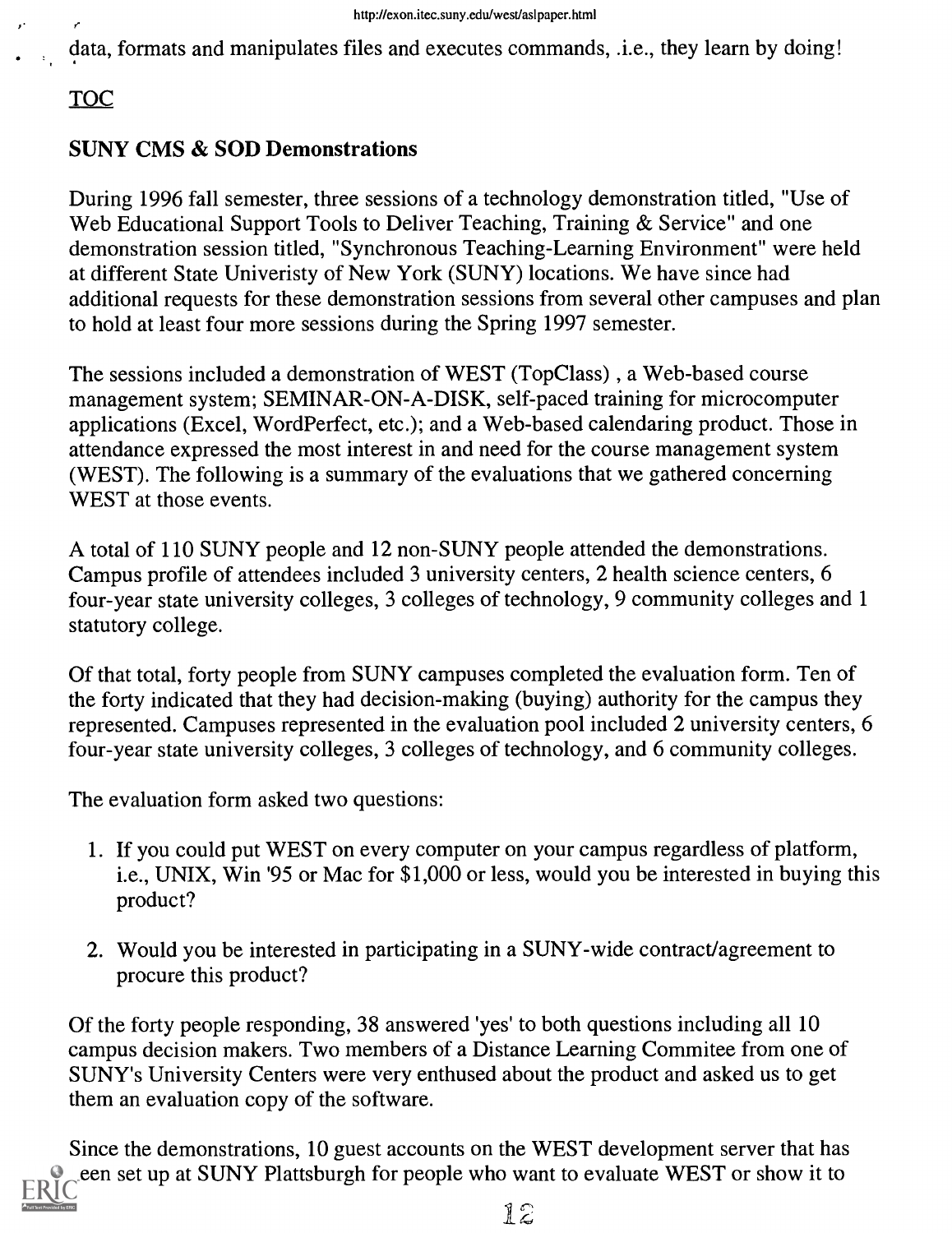others at the campus.

r r

In addition, four faculty members indicated a need for WEST IMMEDIATELY to build and deliver courses for the Spring '97 semester.To accommodate these faculty and others that might be in a similar situation, an additional WEST/LLI-Net server has been established at SUNY Plattsburgh that will be dedicated to production, i.e., delivery of live AL/SL courses. A faculty member from SUNY Fredonia, a four-year state-operated campuses located in Western New York, attended one of our demonstration sessions during November 1996 and has since developed a course (Psychology of Music) from on the WEST server running at SUNY Plattsburgh in 8 weeks! His course went online January 22, 1997 and is being delivered to students at SUNY Fredonia, which is located in the southwest corner of New York State, from the server at SUNY Plattsburgh, which is located in the northeast corner of New York State.

Different librarian groups within SUNY commented that WEST provides a potential platform for quickly completing and implementing Web-based Information Literacy courses now being planned.

We were impressed with the flurry of interest and activity that occurred in a relatively short time. Positive comments about WEST focused on functionality, ease of use and affordability.

The audience at our demonstration session in Western New York seemed the most concerned about having a course management system that could integrate both synchronous and asynchronous tools. They seemed quite pleased that WEST had the functionality to integrate any type of application including synchronous tools like LLI-Net, CUSeeMe and Timbuktu.

## TOC

## Hardware & Software Requirements

We considered the hardware and software requirements for faculty and students to fully utilize a course/classroom management systems like TopClass/LLI-Net and came up with these "toolsets" for each group.

# Faculty Requirements

- $\Box$  Have to have
	- Wintel or Mac machine
	- Web Browser
	- Misc Utils, e.g. software to handle GIF and JPEG files, FTP, Timbuktu, CUSeeMe, Whiteboard
	- Word Processor, e.g., Word or Wordperfect
	- **Presentation program, e.g., Persuasion or Powerpoint**

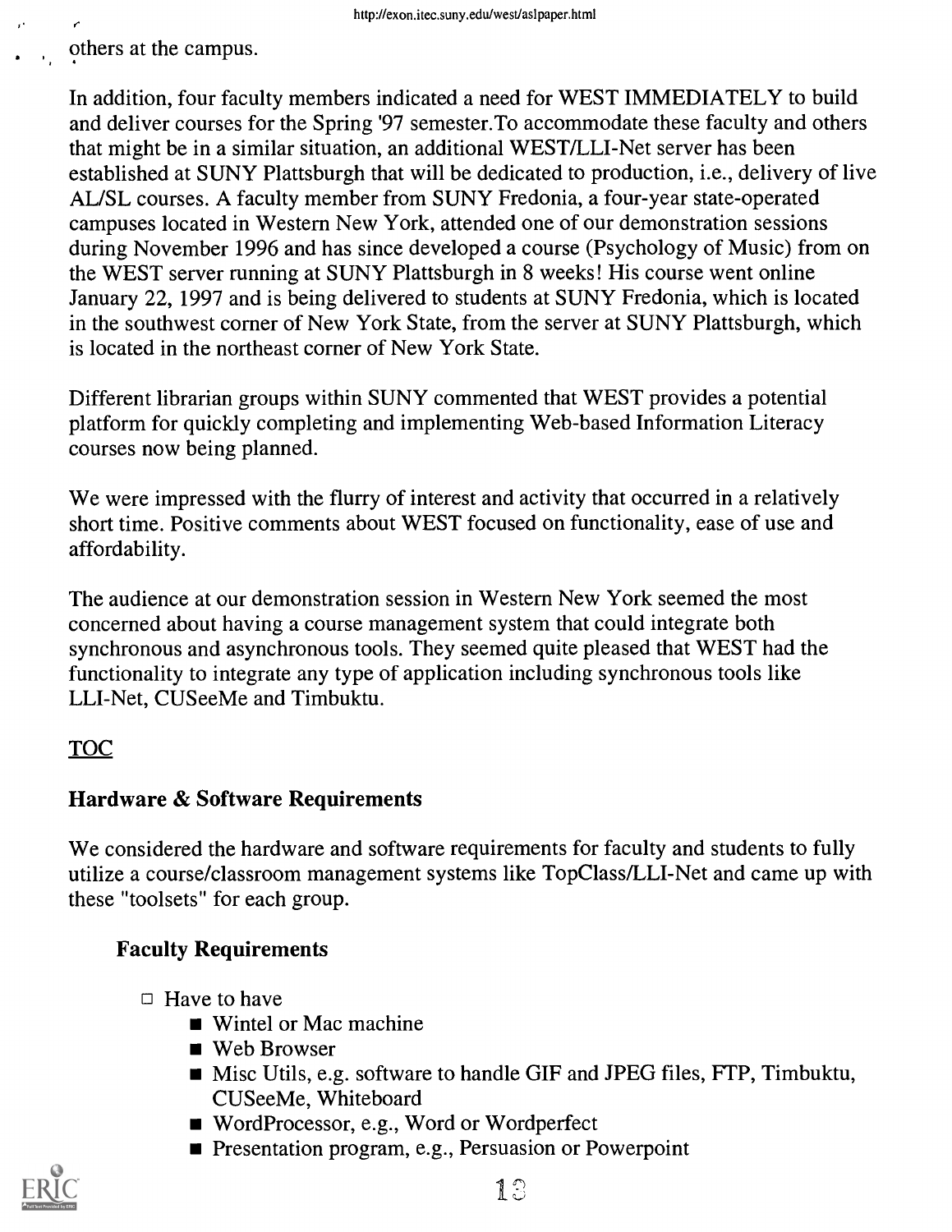$\Box$  Nice to have

- **Microsoft Office Suite of Products (or equivalent)**
- **HTML Editor**
- Graphics Package, e.g., SuperPaint

#### Student Requirements

- $\Box$  Have to have
	- Wintel or Mac machine
	- Web Browser
	- **Misc Utilities -- same as faculty**

# TOC

 $\mathcal{F}_{\mathbf{a}}$  .

#### Outcomes To-Date

From 1982 to 1993, we explored using the Internet, e.g., e-mail and conferencing, for computer-mediated communication in the teaching-learning environment to enhance and extend the traditional classroom experience and enable students to work collaboratively [2]. With the advent of the Web in late 1993 and its ability to deliver multimedia (text, image, sound and/or video) as well as its related Internet resources, e.g., chat, news groups, groupware, etc., we quickly migrated to using the Web and began implementing ideas for use in higher education pedagogy as part of a project called VICE in REST. This has led to our current interest in the implementation of Web-based virtual teaching using course/classroom management (CMS) software such as **TopClass**. This has allowed us to focus on issues of course (content) and classroom (human resource) management as we experience it in the face-to-face situation and beyond, i.e., break down the barriers and boundaries that impede instructor-student and student-student interaction.

By definition, "virtual education" is the study of credit and non-credit course content from world-wide remote sites that are not bound by physical location and/or time. A student can connect and interact with an instructor and other students in both real and virtual time. To-date little experimental evidence has been generated to demonstrate the effects of virtual versus traditional class format on student performance in the class and later in the work force. In addition, something more than 'just another transcript' is needed to properly evaluate students' work, e.g., online Career Portfolios. What has appeared is largely qualitative and/or anecdotal. What quantitative data do appear tend to be based on one time analysis of a single class or samples of two or more classes. Considering the amount of money being expended in higher education on infrastructure, software, training and technological pedagogy, what is needed is an 'ongoing analysis' with specific examples of students work to demonstrate the validity of the analysis. This section of the monograph is expected to be a 'Webolution'. So, check back often. We plan to continuously assess students from traditional classes taught face-to-face with and without the Web + CMS and compare them to students taking classes at a distance with the use of the Web + CMS. These conditions will be used to determine the degree to which traditional -/+ Web +

 $MS$  and virtual/distance Web  $+ CMS$  teaching-learning impacts on the performance and

 $\sum$ 

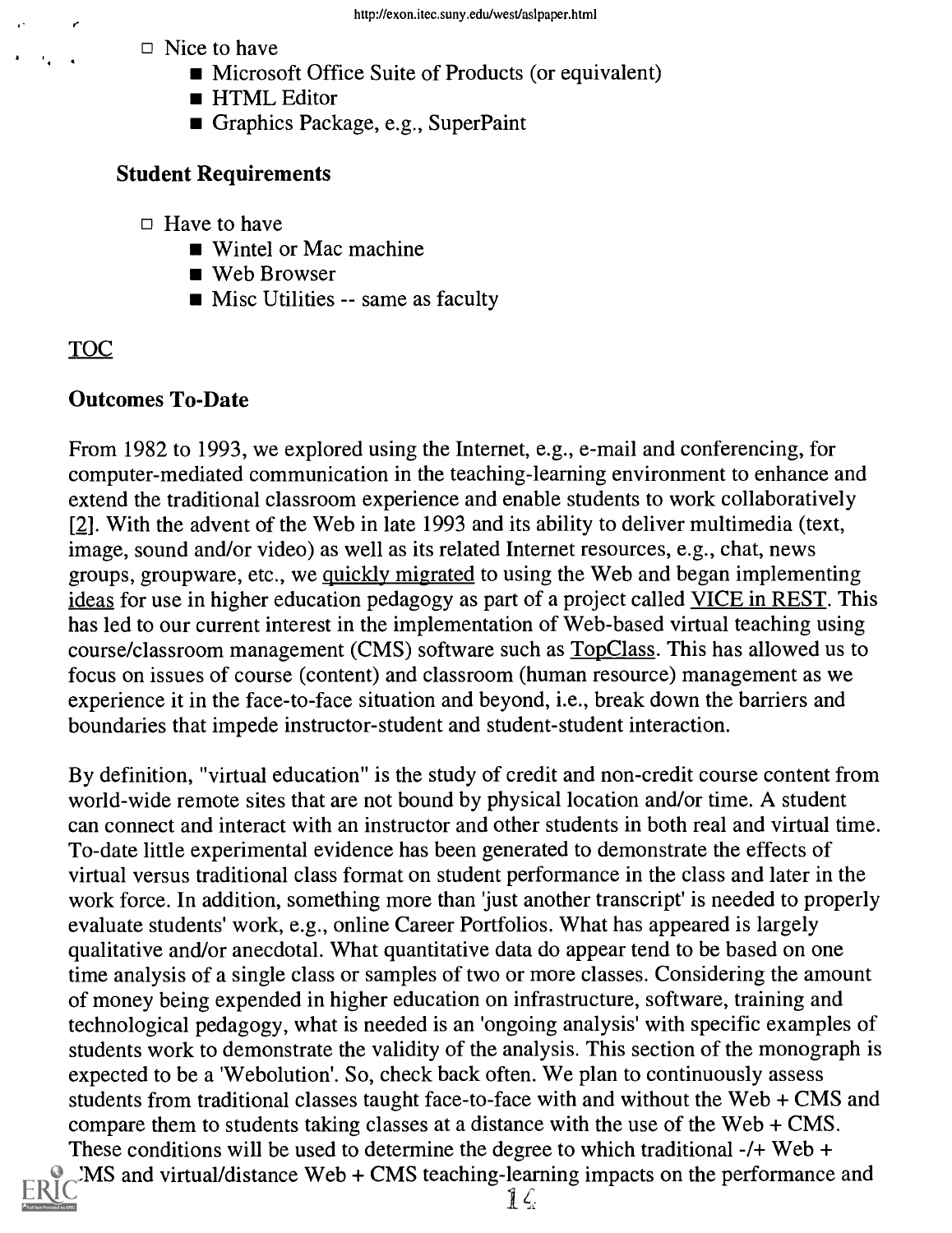work of students during the course and later in the work force. We are in the process of assembling a questionnaire that we will mail to employers of students after graduation from SUNY Plattsburgh.

Course Information

Bio380 (Tele)Communicating Biology at the State University of New York (SUNY), Plattsburgh prior to 1994 was offered using only e-mail and VAX DEC Notes conferencing system. From the Fall 1994 semester to the present (Tele)Communicating Biology has been offered via the Web; this past Fall 1996 semester Bio380 was offered inder the Top Class umbrella. The enrollment in this course ranges from 12-15 students. In addition, during the Fall 1995 semester 17 students in an Immunology course were taught in a traditional classroom and this past Fall 1996 semester 15 students were met face-to-face twice per week and taught virtually on the World Wide Web using TopClass.

- 1. Bio380 (Tele)Communicating Biology Syllabus William D. Graziadei, Ph.D. Fall & Spring Semesters
	- □ Bio380 Online Course (Requires Username/Password)
		- **Sample Lesson** 
			- $\Box$  How To Give A Seminar The DOs & DON'Ts of Scientific Communication
		- **Example of Student Work** 
			- □ Student Server Student Home Pages
- 2. Bio407 Immunology Syllabus Dr. William D. Graziadei, Ph.D. Fall Semester
	- □ Bio407 Online Course (Requires Username/Password)
		- Sample Lesson
			- D HIV, AIDS & Diagnosis
		- Example of Student Work
			- $\Box$  Cancer, Bone Marrow Transplant & Chemotherapy

Class notes (Unit Learning Modules), exercises, library resources/searches, examinations and course evaluations are made available for each course either on paper (prior to 1994) or electronically (1994 to present). At the end of each learning unit two type of examinations are administered - a short answer examination usually consisting of from 10-25 questions which is auto-corrected by Top Class and a problem-solving essay question(s) which is corrected and annotated by the instructor. Lastly, the CBT Seminar-On-A-Disk modules were used for instructing students in the Microsoft Office suite of applications. However, they were also available for students in Bio407 on a need basis.

As mentioned earlier, at many conference sessions and round table discussions on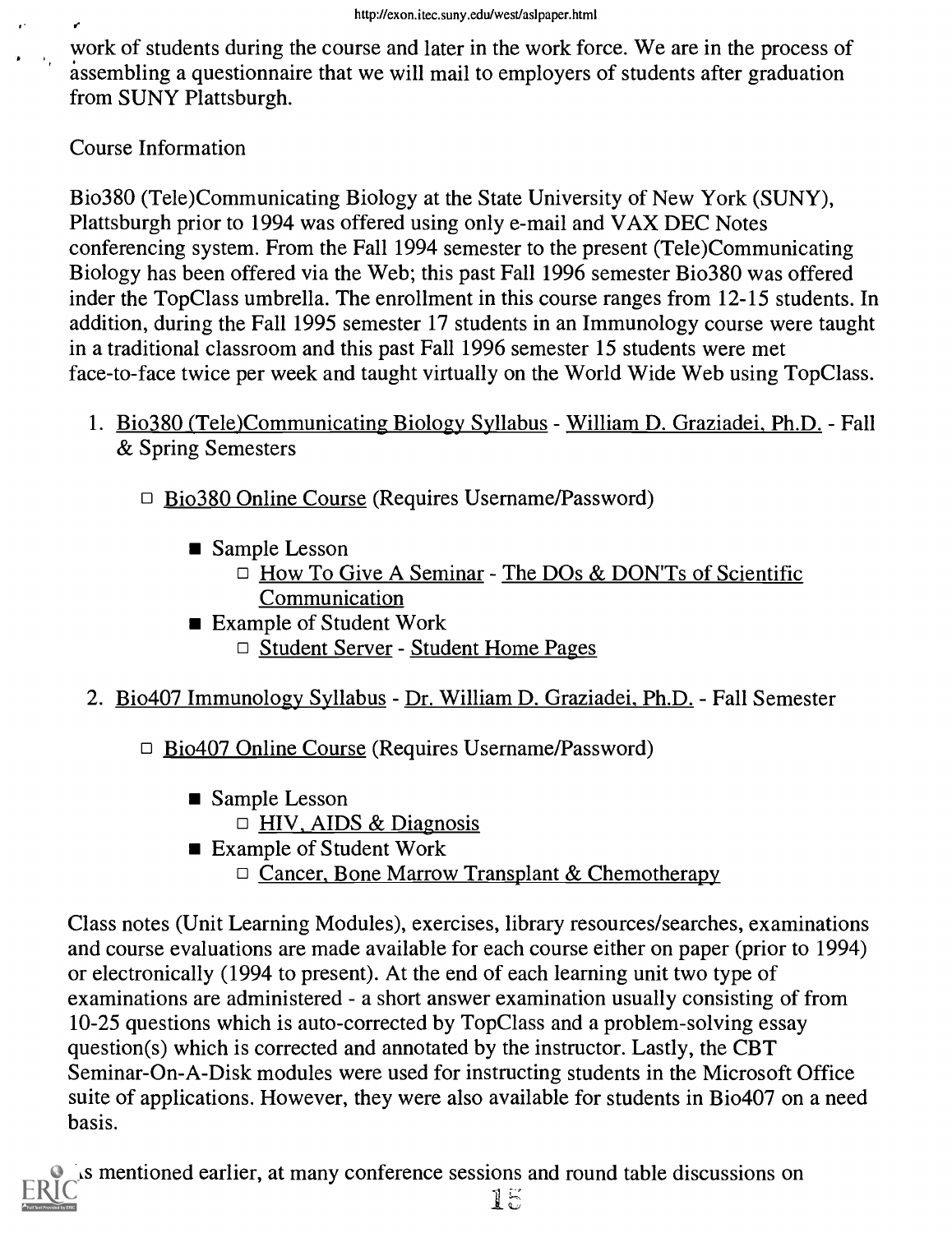Teaching-Learning and Information Technology we often hear someone say, "...we need research, ... we need to prove, ...no one knows...,". Students are assessed through the use of a pre-questionnaire asking, among other things, student demographics, attitudes/experience with computers and the specific discipline content. Post-assessment consists of student scores on the exams and midterm and final grades as well as information culled from the midterm and end-of-semester course evaluation questionnaire and student Web Career Portfolio. We present here some of our initial findings on Access & Attitudes and Content & Learning.

Access & Attitudes. First, many of our students haven't yet heard about computer-mediated distance education. For most of today's students the whole idea is relatively new to them. As more and more online asynchronous Web-based courses become available and students are either required or become interested in the distance education option, the need to address access issues and the skills necessary for student success in learning at a distance is essential.

#### Case Study - Attitude & Access

Graphic & Data for Access & Attitudes Under Construction



Following the multiple choice section of the midterm and end-of-semester course evaluation, students were left ample room to reply to 5 questions:

- 1. What did you like least about this course?
- 2. What did you like most about this course?
- 3. If you had the opportunity to change one thing in this course immediately, what would that be?
- 4. What have you wanted to say that standard course evaluation forms didn't allow you to say about a (this) course.
- 5. Please add any comments you might have about TopClass. We are very interested in what you think needs improvement or how much you enjoyed using it etc. Please be as specific as possible.

Representative comments from some of the questions included in the pre- and post-course evaluation questionnaire:

 $\Box$ 

Additional comments are provided for your convenience and use in the Interaction discussion forums and chat rooms. Select Bio380 (Tele)Communicating Biology or Bio407 Immunology Course Evaluation forums. When prompted for a username and password use Interaction to gain access. Feel free to also explore the other available forums and chat rooms. These provide additional opportunity outside of TopClass for student-student and student-instructor contact and collaboration. From the comments, it is mportant to advise prospective students considering credit or non-credit study using the

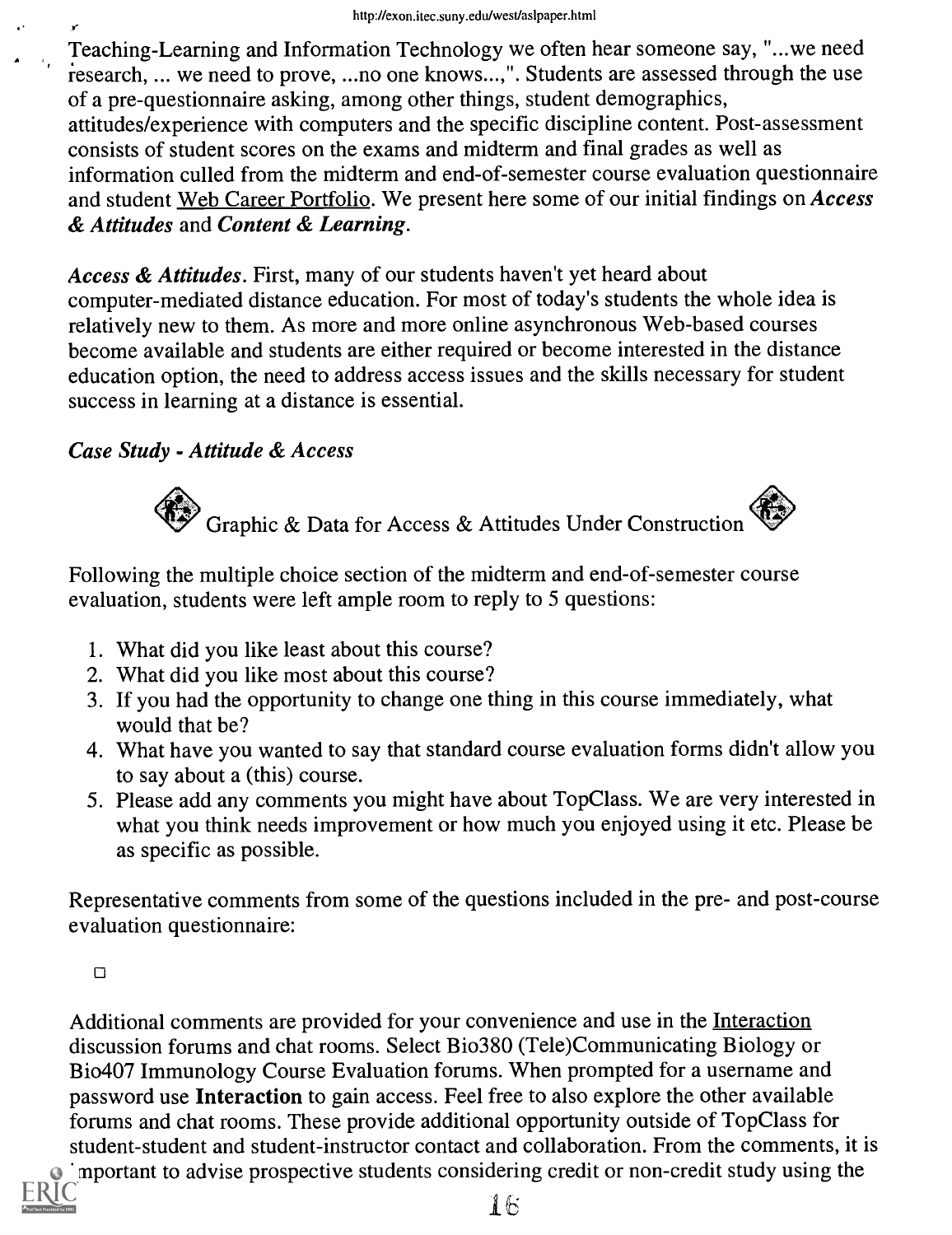Internet. This form of learning may not be for everyone, at least not initially. Listed below are several key considerations that faculty and advisors may wish to consider  $[10]$ .

- 1. Advise students not to be too quick to enroll in a full course of online study. They should first introduce themselves to the use of technology-based learning in a course that provides Internet access to content as an enhancement to learning and an extension of the face-to-face classroom.
- 2. Online asynchronous classes tend to circumvent scheduling problems by allowing learners to determine where and when they study and participate.
- 3. A big part of computer-mediated education is making the student more responsible (student-centered vs. instructor-centered) for self-learning. Instructors in the online environment interact and facilitate rather than lecture. This can sometimes leave a student, especially the first time user, in a situation where s/he has to find his or her own way. For some students this can have a significant effect on their performance.
- 4. Finally, one of the most important factors is a student's ability to navigate around the Internet. Knowing how to use a variety of search engines, database managers and do online searches using Boolean arguments to find the exact information that is sought is a prerequisite for most distance-delivered courses. Then when information is obtained to have some way in which to verify its authenticity and validity in terms of content and source. Clearly, some type of information literacy course needs to be implemented as a basic learning skill. Familiarity with the World Wide Web, gopher, newsgroups, ftp, telnet and e-mail for research and study are all part of necessary tools a student should possess.

Content & Learning. The courses at many of our universities around the world can be an intimidating experience for the new student. It is not only the difficulty of the material, but also the experience of sitting in any non-interactive lecture (small or large). The Top Class Desktop Education Server is designed to manage the delivery and support of training and education over the Internet and Intranet using the World Wide Web. Top Class uses a Web server to deliver course content and assessments over the Web. Indeed, it has transformed the Web to be "a classroom sans walls" [12]. Some of the many features of TopClass include e-mail, discussion lists, Web-based delivery of course content and automated or instructor corrected exercises. The exercise can be in multiple choice, short answer format and/or essay, can be randomized so each student gets a different set of questions and can be scored automatically by the Web server as soon as the student submits his or her answers or sent back by the instructor with a grade and annotation where appropriate. Student exercises can be configured to automatically assign extra study units or additional exercises if the student scores below preset threshold values. In addition, the instructor can be notified if a student does very well, very poorly or simply takes the quiz. Creation and inclusion of content into a course by an instructor involves using a favorite HTML editor or converter, e.g., Front Page, Internet Assistant, Page Mill, Home Page, etc. to create the content or what is called in Top Class 'Unit Learning Module' which can be a syllabus, lecture, exercise, examination, etc. and then

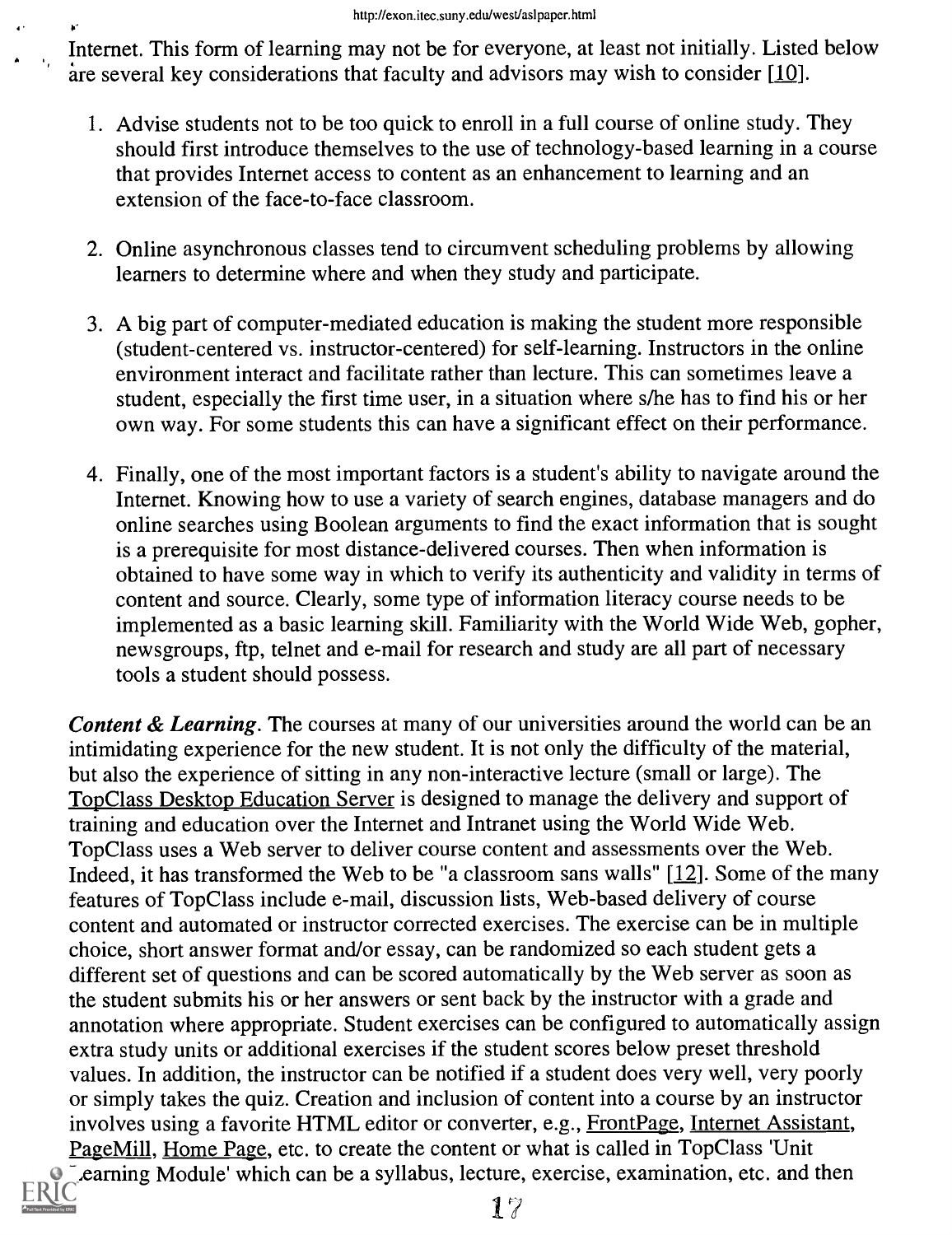clicking on an 'Upload' button to move the material from a local disk to the Top Class server database. Then Top Class checks all links and even will allow the instructor to upload images in the file. Several other features such as batch registration, threaded discussion, etc. are also available.

#### Case Study - Content & Learning

Graphic & Data for Content & Learning Under Construction

#### Student Learning

'-

The chart correlating short answer test scores and problem solving test scores to TopClass usage shows a very strong correlation between use of Web + CMS and a better undertanding of the information in the course.

It is extremely difficult to assess the accuracy of either of these results given the usually large variability students of Bio380 and Bio407 from one semester to the next. It is worth noting that final grade point average for all the students in the Bio407 Immunology Fall 1995 course (17 students with 1 failure) was 2.29 (with failure) and 2.43 (without failure) whereas the final GPA in the TopClass section of the course this past fall (15 students) was 2.61, but we remain uncertain as to the statistical significance of this number. The most significant finding was that students using TopClass out performed students not using the Web + CMS on problem solving questions. Performance on short answer examinations was about the same. We will continue to track the performance in this course each semester in order to see if there is a significant difference. Finally, the time spent teaching technology (Microsoft Office suite of applications) was reduced to less than 10% as a result of using the computer-based training SODs in Bio380. The students needing the instruction were pleased to be able to do these simulations at their own pace even though they were initially assigned to work in pairs which they said helped a great deal as well. Those who didn't need this type of assistance appreciated not having to review what they already knew.

Clearly, universal access strategies must be put in place for anyone to learn anytime anyplace. With TopClass, a student can log into his or her classroom at a desk at any given moment whether in a car, train or plane or at home at the kitchen table or in the dormitory at a desk. These data indicate that technology can influence student achievement; however, whether it influences learning will have to await the outcomes of these students in the work force 5 and 10 years from now!

# TOC

#### Conclusion

No two learners learn from the same presentation in the same way or as well. No two instructors use the same medium in the same way or as well. No two lessons are suited for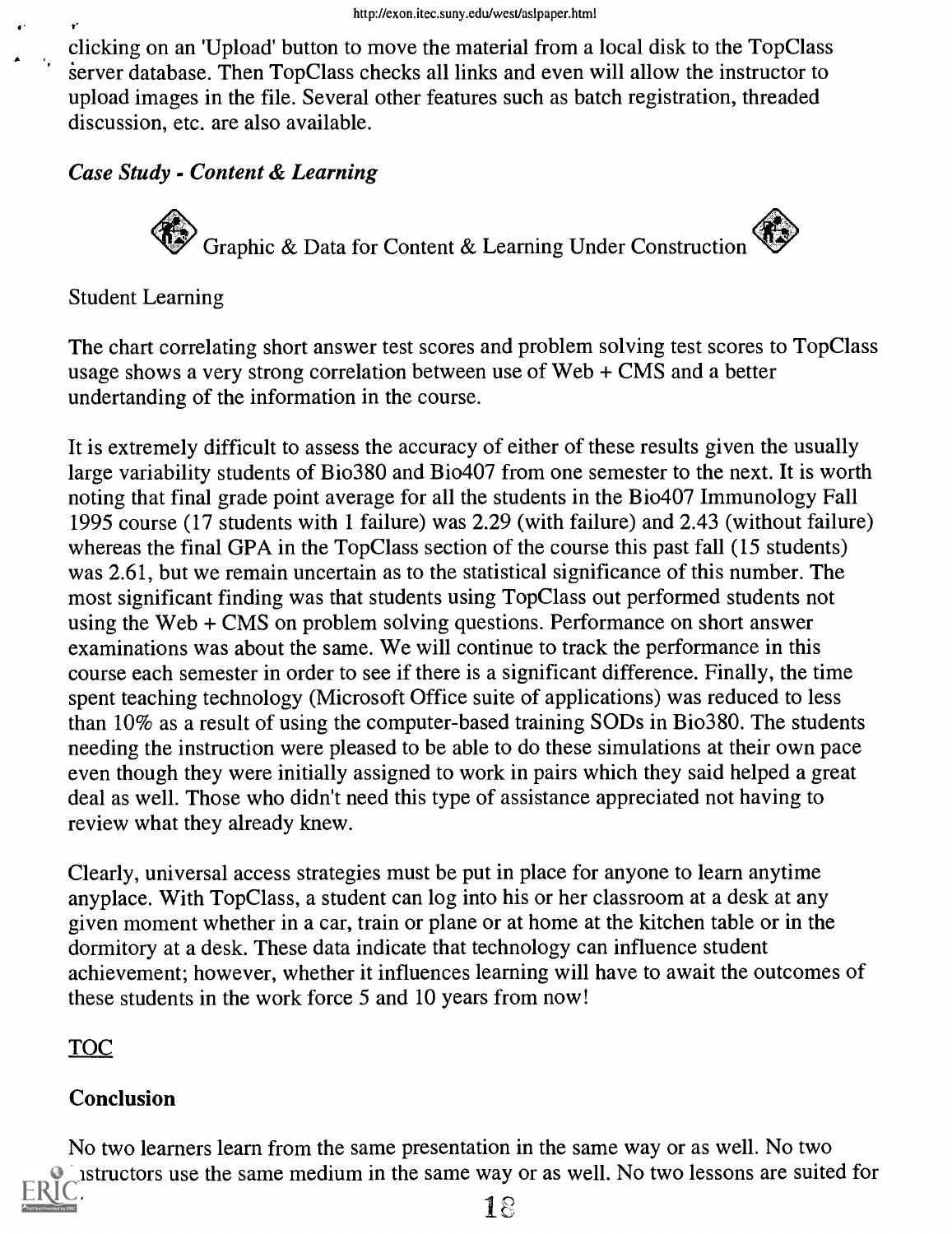delivery by the same style or through the same medium  $[1]$ . The task an instructor faces when considering what pedagogy to use in instruction should include a process that is diagnostic in nature, i.e., one where we ask ourselves which channels are appropriate for which communication and teaching-learning style. We need to teach how we came to know what we know and not merely what we know [2]. Technology can empower us to do more of this. Technology is NOT a deterministic force; it is a tool to put in the hands of decision makers - adminsitrators, instructors and students. However, we must be constantly on alert not to place so 'high an expectation' on technology to correct today's educational problems that we are disappointed at the results in the long run [13-15].

It has been widely documented that the ability to originate and receive telecommunications will become more and more common  $[3]$ . Computing and two-way audio/video, e.g., desktop videoconferencing, screen and application synchronization/sharing, etc., will be available to almost everyone in universities/colleges, schools, homes and in the workspace, as telephones are now. Convergence and multimedia integration, that is the blending of telephone, computer and television capabilities in one application will allow people to interact in combinations of voice, text and video in real time or delayed. The World Wide Web and its sundry browsers provides the universal interface needed for such interactivity.

The capabilities made possible by convergence and integration of multiple technologies will include access to instruction, entertainment and other information sources such as cable television. They also will offer interactive information service in voice, text, video and multimedia formats, e.g., Microsoft NBC and Point Cast, as well as a range of interactive consumer services handling shopping, banking, library, professional services, and no doubt, for credit educational programming. Some of these information, education and consumer services will involve interaction with other people, while many will involve interaction with pre-produced video, audio and text programs. Search Engines, that is, services that guide individuals to information they desire, will become better at providing information that is more useful to both the teacher and learner. Since the sequence of information acquisition can be determined by the user and such information is in the 'public domain', they will have to learn to discriminate 'good' from 'poor' information until such time that 'validated' or 'refereed' mechanisms are in place. Until then, media production quality will range from extremely high for programming produced by major entertainment and educational services.

An important element of any virtual classroom (different time and different place) is asynchronous (inter)activity or activity done at the students' own time, place and pace. Just as important for any distance (same time but different place) or virtual classroom will be synchronous (inter)activty in which students and instructors interact through live voice and video while working together with a synchronous collaborative software package such as **LLinc I-Net or Symposium**. The use of synchronous with asynchronous activities will be determined by the available technology, cost, maintenance and adjusted to suit each course, instructor and audience since synchronous components tend to fix people in time and space because of the cost and the places where such technology is available. The more of the course that is conducted asynchronously, the more flexible and available the



 $\epsilon$ 

¥.

19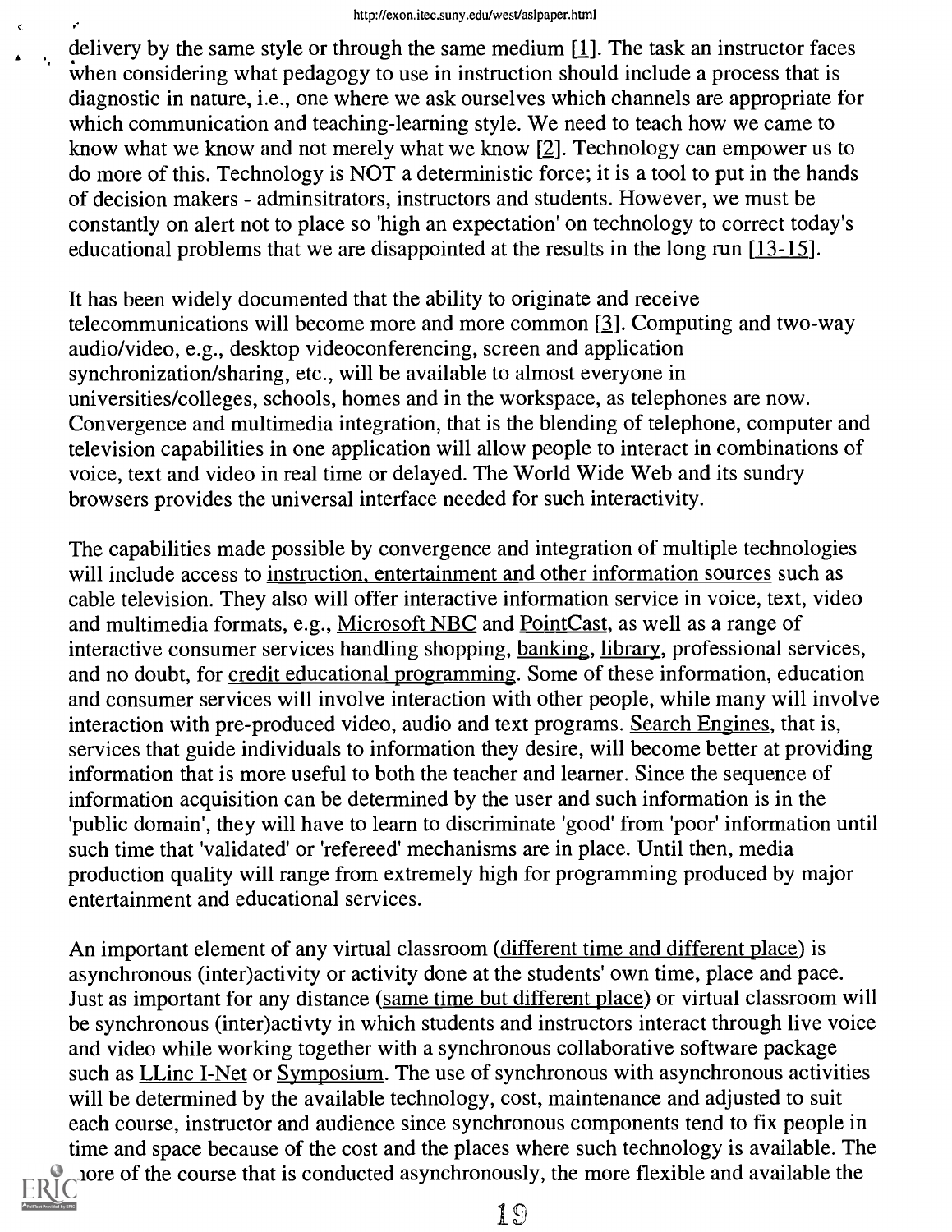$\bullet$ 

course is to the student, even from the kitchen table with relatively low cost and low-end computer, e.g., IBM-compatible Windows 486 or Quadra 660AV with 8 Megs of RAM and a 28.8 modem connection. A careful balance based on educational need will have to be determined. Finally, the "learning tools", whether used asynchronously or synchronously must communicate knowledge or skills to both face-to-face and distributed audiences with the highest likehood that the information will generate the desired results, i.e., participants achieve both higher and verifiable levels of content retention, undertanding and satisfaction with the learning process being employed.

Top Class and/or LLINC I-Net are tools that facilitate the creation and management of simple to sophisticated asynchronous and synchronous World Wide Web-based teaching-learning environments. Together or alone each can be easily and quickly used to create an entire online course, or to simply publish materials that supplement existing courses and/or facilitate users training and experience with computer operating systems (OS) and software applications. Top Class and LLINC I-Net not only produce courses for the WWW, but also use Web browsers as the interface for the course-building and classroom-management environment.

Aside from facilitating the organization of course material on the Web, Top Class and LLI-Net also provide a wide variety of tools as well as access to other Web features that can be integrated into a course. Examples of tools/features include a conferencing system, online chat, screen sharing, student progress tracking, group project organization, student self-evaluation, grade maintenance and distribution, access control, navigation tools, autoand instructor-corrected exams, electronic mail, and much more. For example, several well-established Web-based "support utilities", e.g., CUSeeMe, Timbuktu, Web forums and chat rooms, Seminar-On-Disk computer-based training modules, etc. interface nicely with the TopClass and/or LLI-Net software.

It is fairly easy and straightforward for an instructor to create course content anywhere anytime . A faculty member at one end of New York State can create and have online a complete course running at the other end of the State in as little as 4-6 weeks. The amount of training needed for the faculty member and student can be done via the Internet, Web and telephone. As simple as it seems either TopClass alone or the TopClass/LLI-Net combination is still a "comprehensive CMS" package with a low overhead for support. Very importantly these products keep an eye on the future with a cognizance of the convergence of asynchronous and synchronous learning and the convergence and integration of multiple technologies. Finally, working with WBT Systems., ILINC and InfoSource, Inc. has been a truly synergistic relationship between the academic and commercial sectors. Our experiences with them in general and its developers in particular have been both positive and collaborative! They are 'immediately' responsive when we need(ed) support and most importantly they listen to suggestions about product functionality in the teaching-learning environment! These are the reasons why these products 'fit' our situation.

Overall, TopClass had a significant and positive impact on the students in both Bio380 nd Bio407. The students enjoyed using the system for access to unit learning materials,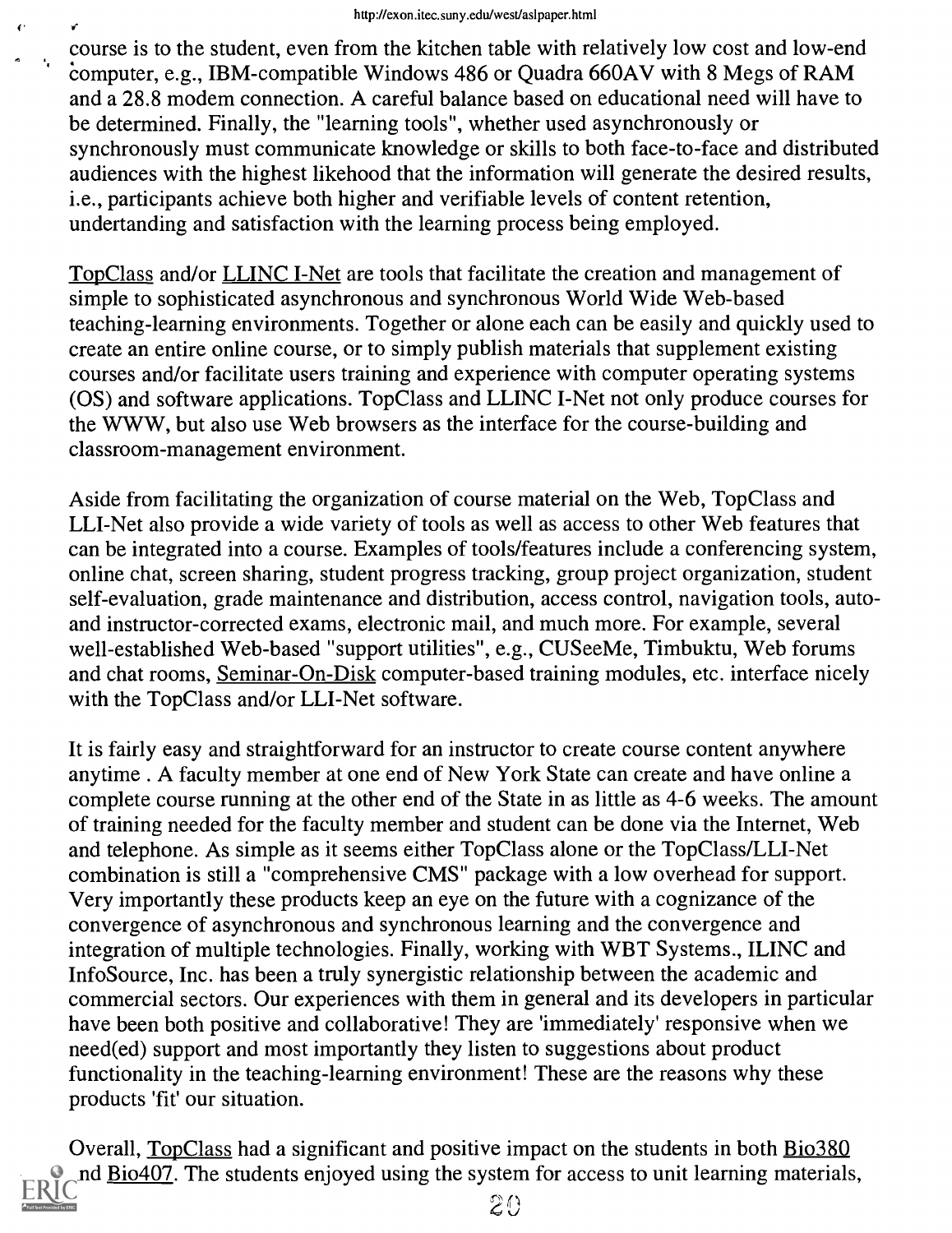exams, problems, e-mail and discussion groups. There appears to be an initial positive correlation between the use of TopClass and exams and final grade scores. While some of this is undoubtedly due to self-selection, most student comments clearly indicate that they overwhelmingly believe that TopClass helped them to improve their performance and quality of work, but most of all that they 'enjoyed' learning and interacting in this manner! The students who used TopClass were much more enthusiastic about the course and the material covered than if they had not been offered this Web-based CMS teaching-learning resource.

It is therefore our recommendation that the use of TopClass throughout SUNY be expanded slowly to help faculty get started 'now' and to examine the issues of access and efficacy. The most logical route is to use Top Class as an option for courses in the immediate future and proceed from there if successful and the instructor so chooses.

On the basis of faculty and student replies, we recommended that the University pursue site licensing of TopClass and hold workshops to instruct faculty members in its use and to provide support thereafter. However, we also need to point out a few major shortcomings in the software that be addressed:

- 1. There is currently no way to delete an existing list of students and passwords. Each must be deleted by hand; for a 1,000 person course this is simply unmanageable.
- 2. There is currently no way to export a list of student scores for each exercise or set of exercises. This limits the use of TopClass to self-study quizzing only.
- 3. There is currently no way to move a unit learning module from one ULM to another.

These short comings aside, Top Class has significant potential to make a positive impact on the learning experience of undergraduate and graduate students throughout SUNY and beyond. The use of TopClass should be expanded immediately and a follow-up study performed to determine the efficacy of this teaching resource versus other alternatives.

The availability and integration of interactive technologies will stimulate the development of new materials and services and the 'Webolution' will continue. The convergence of technologies that connects teacher to teacher, teacher to student, student to student, and campus with library, dormitory, other universities, home, schools, businesses, etc. in ways not previously possible will continue to nurture existing pedagogical and learning styles while spawning both teacher and learner to revisit 'old' and 'new' avenues for us to teach and learn. Realizing the promise of these technologies will take creativity, vision and the courage to try and change our ways of doing what we do as well as our willingness to re-engineer the 'traditional classroom meeting place' and a deep understanding of the way we teach, learn, gather, retain, and understand information. For our part we will continue to ask whether what we do is educationally sound! In addition, we commit with others to continually examine the forces manadating change, exploring the technologies faciltating change and illuminating the choices and challenges that we all face in navigating toward the networked collaborative educational environments of "Continuous Education" [3].

One can easily find the right CMS software package or online program/course within a  $21$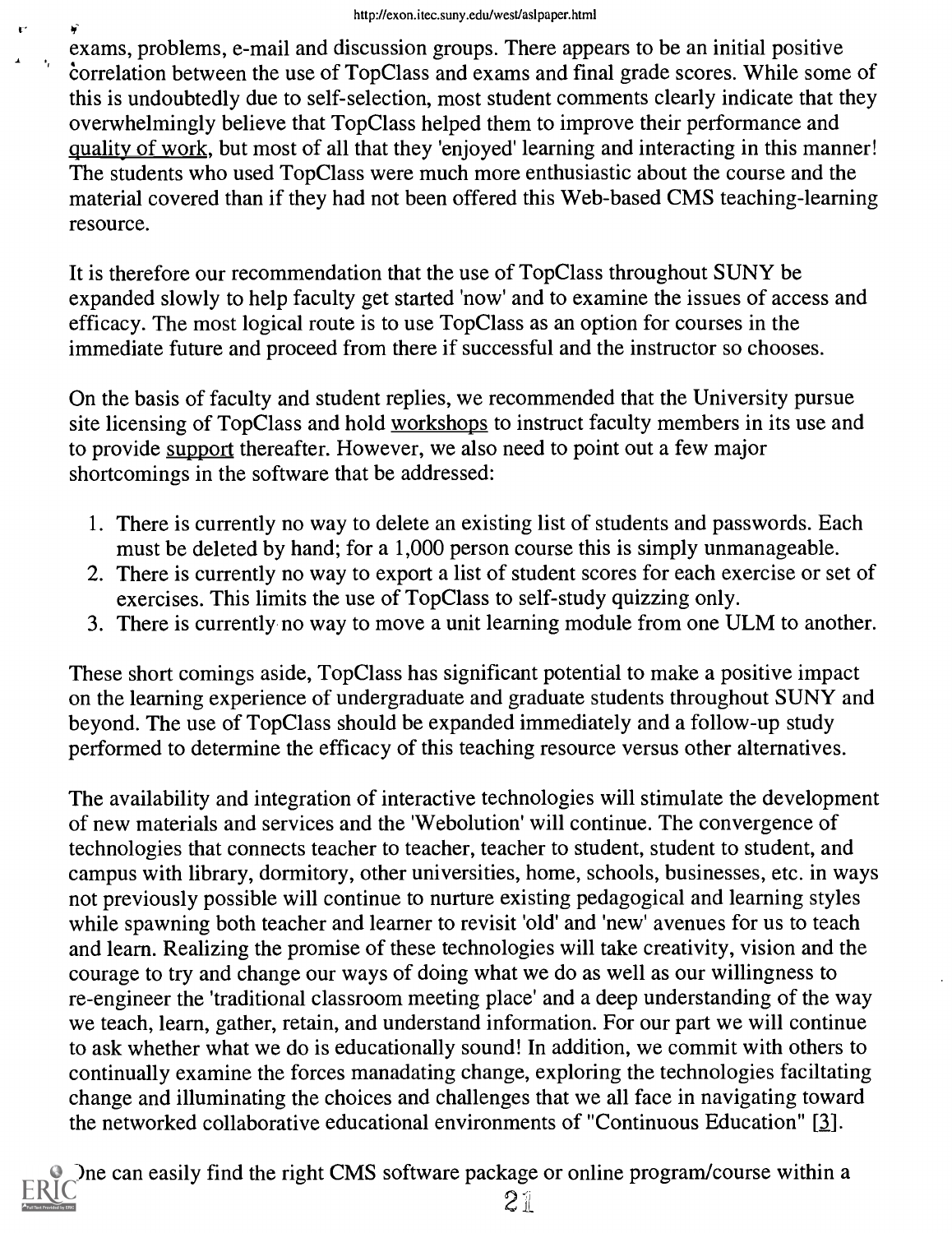specific discipline - thanks to Internet search engines like Lycos, Yahoo, Excite, Alta Vista, Metacrawler, etc. Anyone interested in discovering more about CMS and distance education can do so by simply typing into Web forms keywords such as "Course Management", Classroom Management", "Asynchronous Courses", Synchronous Courses", "Distance Edcuation", "Virtual Universites or Classrooms", "Continuing Education", "Online Courses", "Online Distance Education", etc. The CASO Guide, Education & Courses, SUNY Virtual Classrooms, Virtual Classroom, World Lecture Hall, etc. are examples of just such a search. These Web pages are designed so that users can easily choose courses anywhere anytime and span a broad range of degrees (BA/BS, MA/MS and PhD), disciplines, programs and courses. A shift in the teaching-learning paradigm is steadily evolving as technology in the classroom becomes more readily accessible. Students are becoming more responsible for discovery, problem-solving, contributing and self-learning while we as instructors serve to guide them in the process by which we came to know what we know. Finally, providing good educational experiences is obviously superior to providing poor ones, whether that be face-to-face or online; but; still this does not lead directly to increased learning. However, we must always be be cognizant of and take into account that there are many ways that students learn, such as reading, problem solving, discussion with other students, discussion in the recitations, performing laboratories, and so on. Consequently, a judicious use of technology that provides for these avenues may very well be warranted. The availability and integration of interactive technologies will stimulate the development of new materials and services and the 'Webolution' will continue. The convergence of technologies that connects teacher to teacher, teacher to student, student to student, and campus with library, dormitory, other universities, home, schools, businesses, etc. in ways not previously possible will continue to nurture existing pedagogical and learning styles while spawning both teacher and learner to revisit 'old' and 'new' avenues for us to teach and learn.

## TOC

## Bibliography

1. Graziadei, William D. and McCombs, Gillian, "Wiring The Trenches: Teaching Faculty and Librarians Working Together on the Internet, The Reference Librarian Internet References Quarterly Vol. 1 No. 1 1996, p. 89.

2. Graziadei, William D., "VICE in REST" Part IV pp 257- 276 in the anthology "Computer Networking and Scholarship in the 21st Century University" edited by Teresa M. Harrison and Timothy D. Stephen, SUNY Press, January 1996.

3. Wilson, J. M., "Distance Learning for Continuous Education", Educcom Review Vol. 32 No. 2, March/April 1997, pp. 12-16.

4. Clark, R. E. "Constructing a Taxonomy of Media Attributes for Research Purposes", AV Communication Review, 1975, 23(2), 197-215.

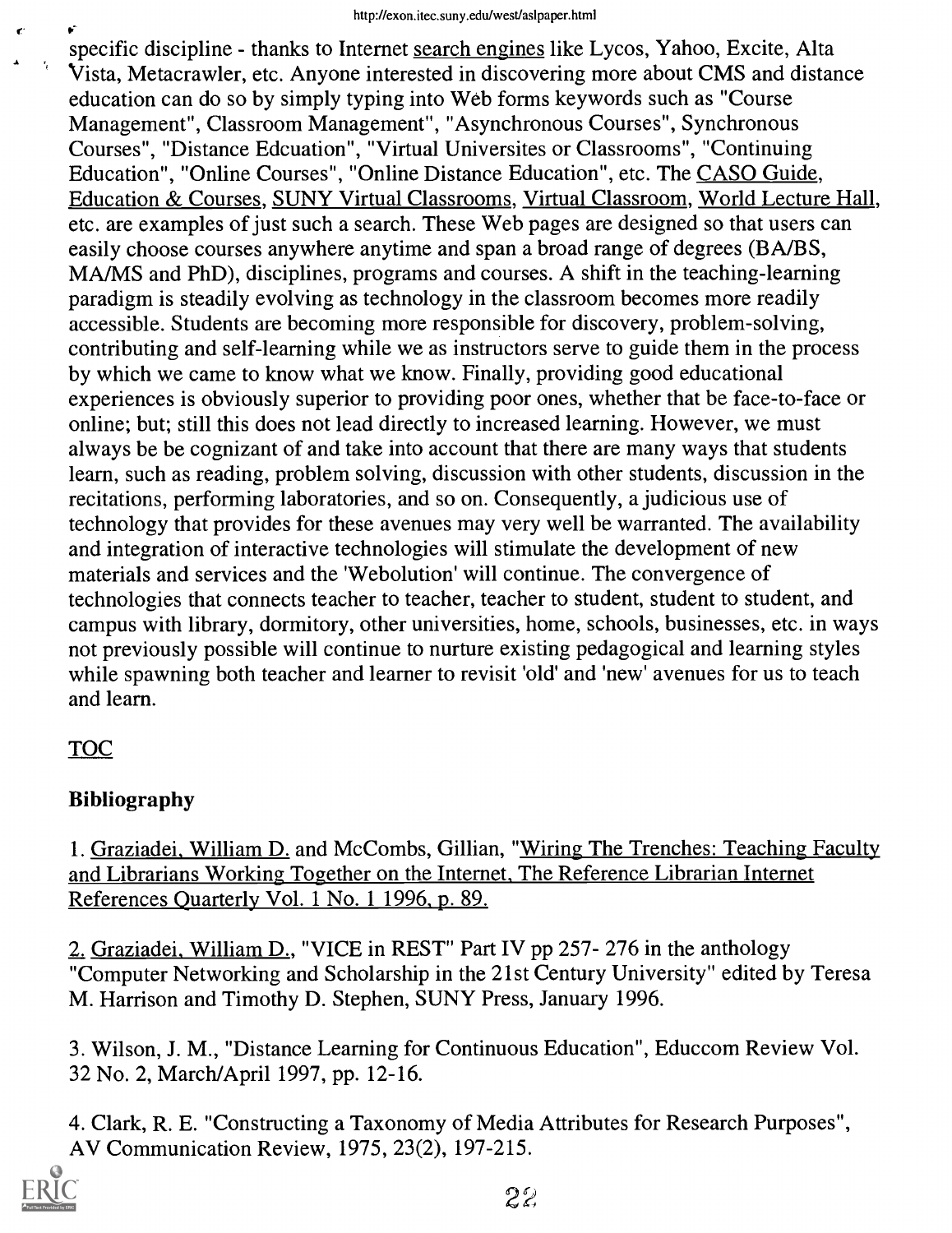http://exon.itec.suny.edu/west/asIpaper.html<br>5. Clark, R. E. "Antagonism Between Achievement and Enjoyment in ATI Studies", The Educational Psychologist, 1982, 17(2), 92-101.

6. Clark, R. E., & Snow, R. E. "Alternative Designs for Instructional Technology Research", AV Communication Review, 1975, 23(4), 373-394.

7. Salomon, G. & Clark, R. E. "Reexamining the Methodology of Research on Media and Technology in Education", Review of Educational Research, 1977, 47, 99-120.

8. Johnstone D. Bruce "Learning Productivity: A New Imperative for American Higher Education", 1992 Monograph originally published by the State University of New York in 1992 as part of its series, Studies in Public Higher Education.

9. Twigg, Carol A. "Improving Productivity in Higher Education: The Need for a Paradigm Shift", CAUSE/EFFECT, Vol.15, No. 2, Summer 1992, pp. 39-45.

10. Resmer, Mark "Universal Access to Information Resources Technology", Syllabus Vol. 10, No. 6, February 1997, pp. 12-14.

11. Reid, Jr. John E. "Preparing Students for the Task of Online Learning", Syllabus Vol. 10, No. 7, March 1997, pp. 38-41.

12. Fraser, Alistair B. "The Web, a Classroom sans Walls", Syllabus Vol. 10, No. 4, November/December 1996, pp. 18-20.

13. CNET STAFF, CINET Special Report, Electronic education February 28, 1997, 5:30 p.m. PT, URL: http://www.news.com/SpecialFeatures/0,5,8346,00.html

14. Black, J CINET, Special Report Article Technical difficulties February 28, 1997, 5:30 p.m. PT, URL: http://www.news.com/SpecialFeatures/0,5,8354,00.html

15. Black, J CINET, Special Report Article Tools of the trade February 28, 1997, 5:30 p.m. PT, URL: http://www.news.com/SpecialFeatures/0,5,8360,00.html

TOC

## URLs:

- □ http://exon.itec.suny.edu/tl/change.html
- http://nd.itec.suny.edu/west/webinclass/CMS&ETI.html
- http://nd.itec.suny.edu/west/cms/webcms.html
- □ http://nd.itec.suny.edu/west/asl.html
- http://nd.itec.suny.edu/west/westslides.html
- □ http://nd.itec.suny.edu/west/topclass/topclass.html
- http://nd.itec.suny.edu/west/svc.html
- □ http://nd.itec.suny.edu/west/cmsatpsuc.html

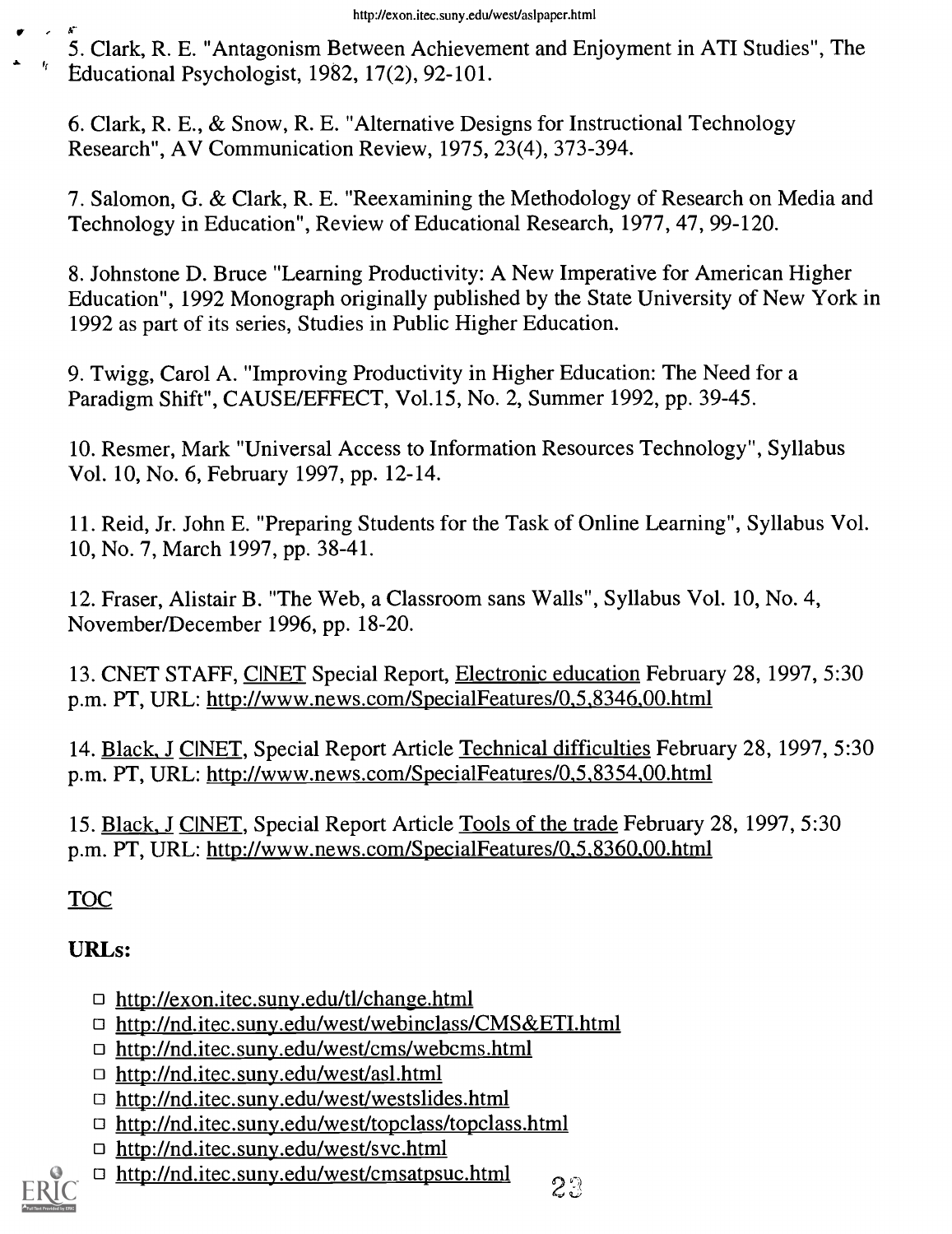- http://cpdt.itec.suny.edu/cpdt/tc/
	- □ http://nd.itec.suny.edu/west/aslpaper.html
	- http://www.wbtsystems.com/ □ http://www.wbtsystems.com/intro/index.html
	- http://www.ilinc.com/ http://www.ilinc.com/demo.htm
	- http://www.centra.com/ □ http://www.centra.com/product/index.html
	- http://www.infosourcenet.com/
		- □ http://www.infosourcenet.com/products/sod/
	- □ http://exon.itec.suny.edu/
	- □ http://exon.itec.suny.edu/search.html
	- □ http://www.caso.com/"
	- □ http://www.wco.com/~ejia/EDU/edun.htm
	- □ http://yoda.ucc.uconn.edu/VirtualClass/index.html
	- http://microlib.cc.utexas.edu/world/lecture/

**TOC** 

f

William D. Graziadei, Webmaster Copyright © 1997 & Disclaimer All Rights Reserved

Last Updated: March 5, 1997